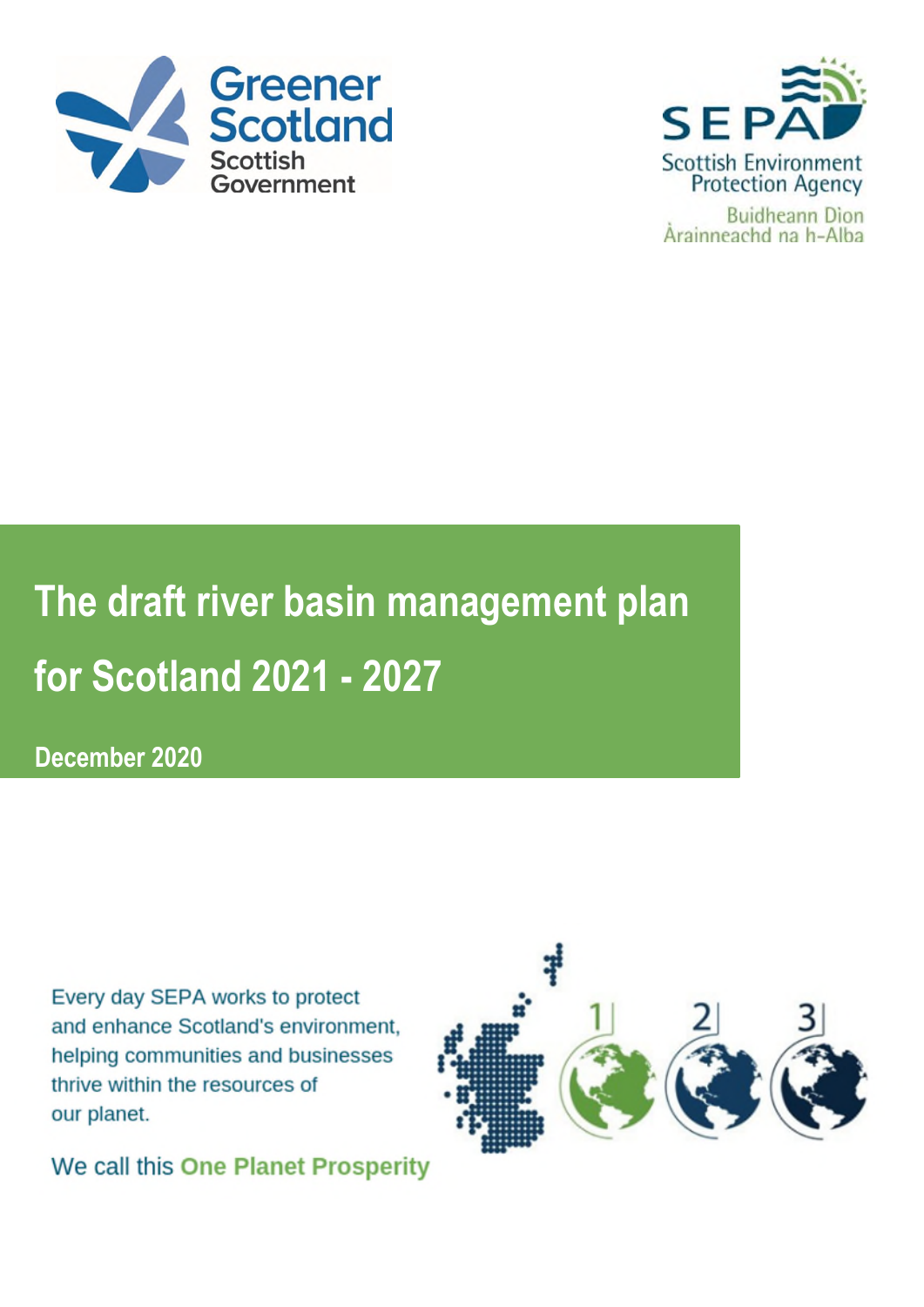For information on accessing this document in an alternative format or language please contact SEPA by email at **equalities@sepa.org.uk** 

If you are a user of British Sign Language (BSL) the Contact Scotland BSL service gives you access to an online interpreter enabling you to communicate with us using sign language.

<http://contactscotland-bsl.org/>

[www.sepa.org.uk](http://www.sepa.org.uk/)

Strathallan House, Castle Business Park, Stirling, FK9 4TZ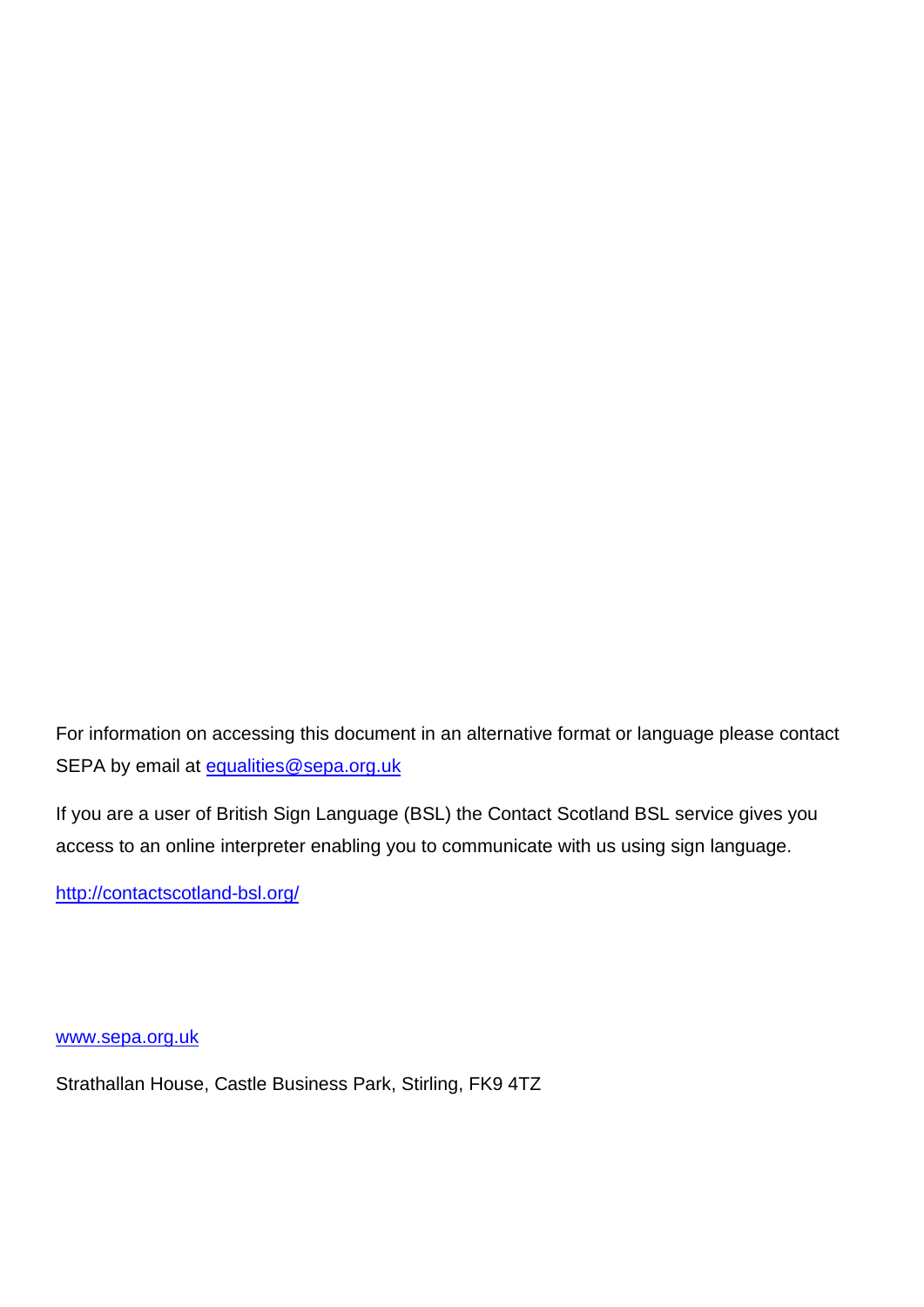# Contents

|    | 3.3 |  |
|----|-----|--|
|    |     |  |
|    |     |  |
|    | 3.4 |  |
|    |     |  |
|    |     |  |
|    |     |  |
| 4. |     |  |
|    |     |  |
|    |     |  |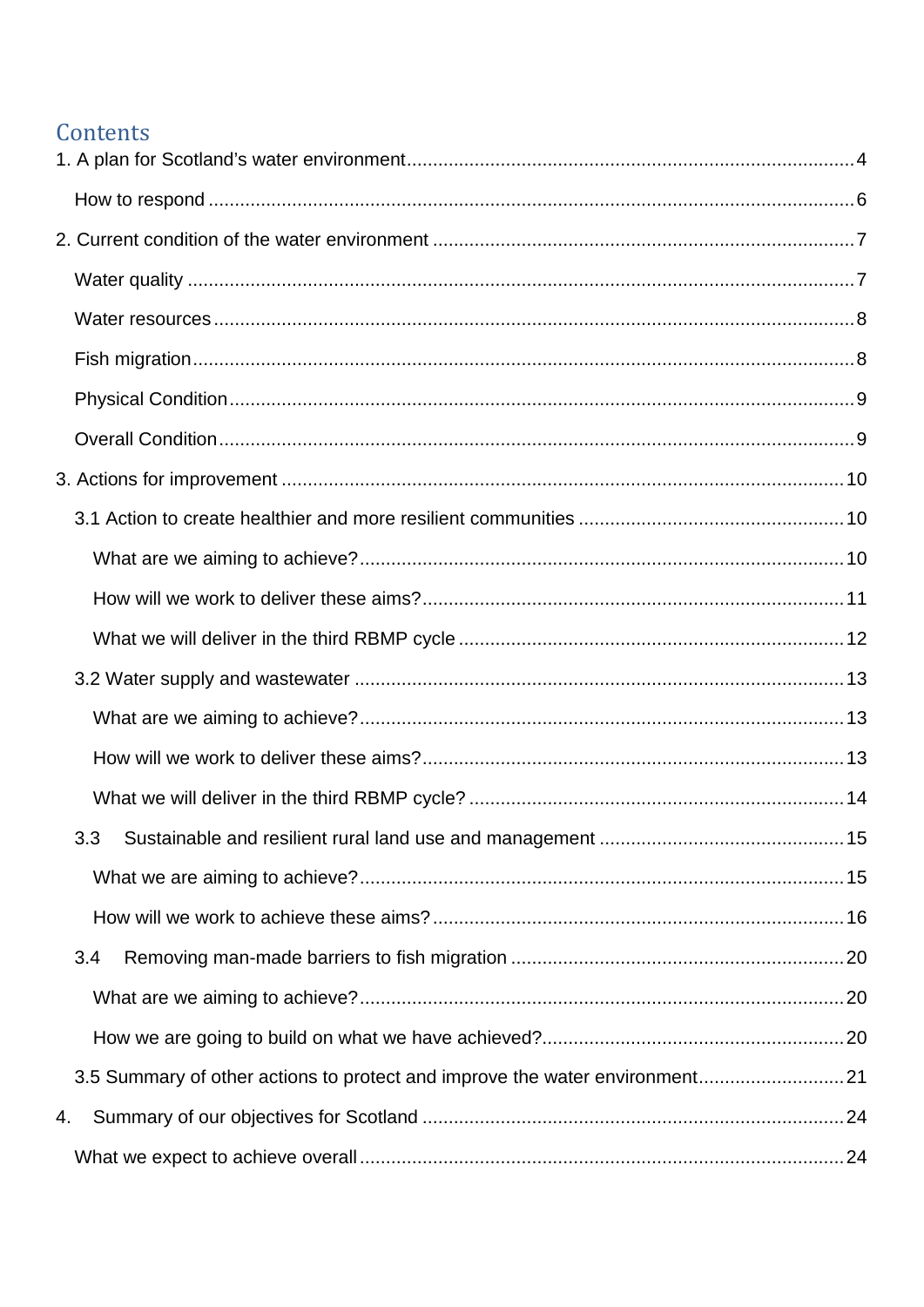## <span id="page-3-0"></span>**1. A plan for Scotland's water environment**

Scotland's water environment is one of our most important national assets. It contributes to the health and well-being of our country, supports a rich diversity of wildlife and provides for the sustainable growth of our economy. Scotland is renowned worldwide for the quality of its rivers, lochs, wetlands and seas, and the natural environment attracts millions of visitors every year. Maintaining this resource is vital to Scotland's continued success and it is critical that we manage the water environment to ensure that the needs of society, economy and wildlife can be met and maintained for future generations.

On a global scale, the environment and the benefits it provides are under threat from the overuse of natural resources, climate change and biodiversity loss. Our oceans are polluted with waste materials, including plastics. Many species of plants and animals are in decline. The climate emergency means we are facing more frequent and damaging floods, higher temperatures and droughts. Healthy, natural systems can remove carbon from the atmosphere and help protect people and wildlife from the worst effects of climate change.

Here in Scotland, we are experiencing increasing floods and periods of drought. Recent data show that almost [half of our species are in decline](https://www.nature.scot/sites/default/files/2019-10/State-of-nature-Report-2019-Scotland-full-report.pdf)<sup>1</sup>, including iconic species such as the Atlantic salmon. The need for urgent and transformative action to tackle these threats is clear. As we emerge from the shadow of COVID-19, we will have the opportunity to support Scotland's transition to green and sustainable economic success. The principles of a circular economy (design out waste, keep resources in use and restore the natural environment) that have been developed to ensure we manage finite resources sustainably, apply equally to water. Incorporating these principles into a more systematic approach to water management will provide new solutions to protecting and improving the water environment while providing wider public benefits.

This draft river basin management plan (RBMP) sets out a framework for protecting and improving the benefits provided by the water environment across Scotland. We – the Scottish Government, the Scottish Environment Protection Agency (SEPA), responsible authorities and all of Scotland's other public bodies – are responsible for developing and delivering the RBMP actions. We will work closely with businesses, land managers,

<sup>1</sup> https://www.nature.scot/sites/default/files/2019-10/State-of-nature-Report-2019-Scotland-full-report.pdf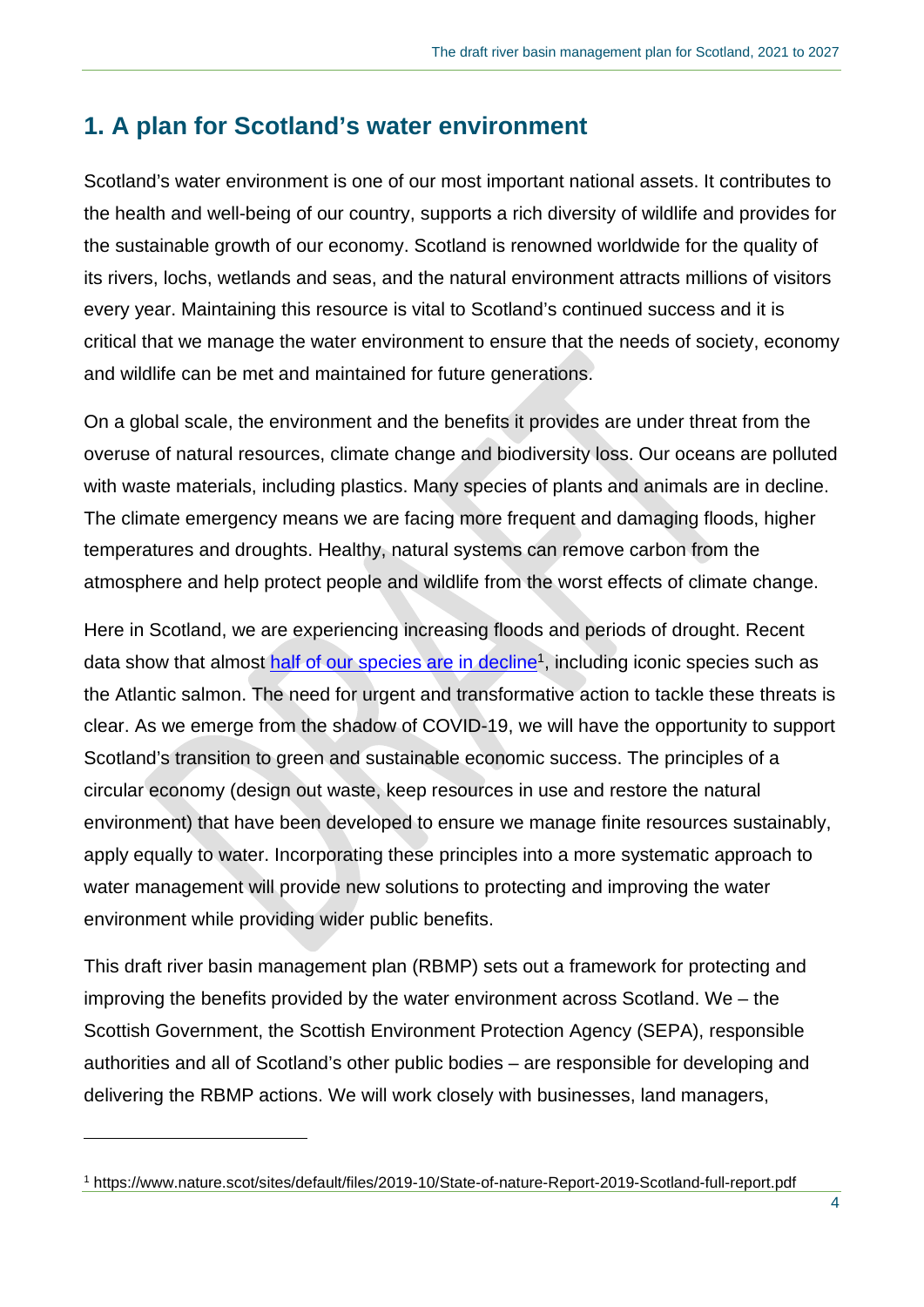voluntary groups and organisations to build strong and effective partnerships that will deliver the ambitious actions set out in this plan. These actions will ensure that Scotland's rivers, lochs, estuaries, coastal areas and groundwater can continue to supply drinking water; support fisheries; offer an essential resource for business and agriculture and serve as a source of recreation that promotes health and wellbeing.

This RBMP builds on previous RBMPs published in 2009 and 2015, setting revised objectives for the period from 2021 to the end of 2027 and providing a strengthened programme of actions for achieving the objectives. 2027 is a significant date in the RBMP process. Over the past two cycles we have been working towards having all feasible and proportionate actions in place by 2027 to achieve good or better condition for Scotland's water environment. We will continue this work in the third cycle to secure sustainable use of the water environment that maximises the benefits a healthy water environment can bring to Scotland's people and businesses.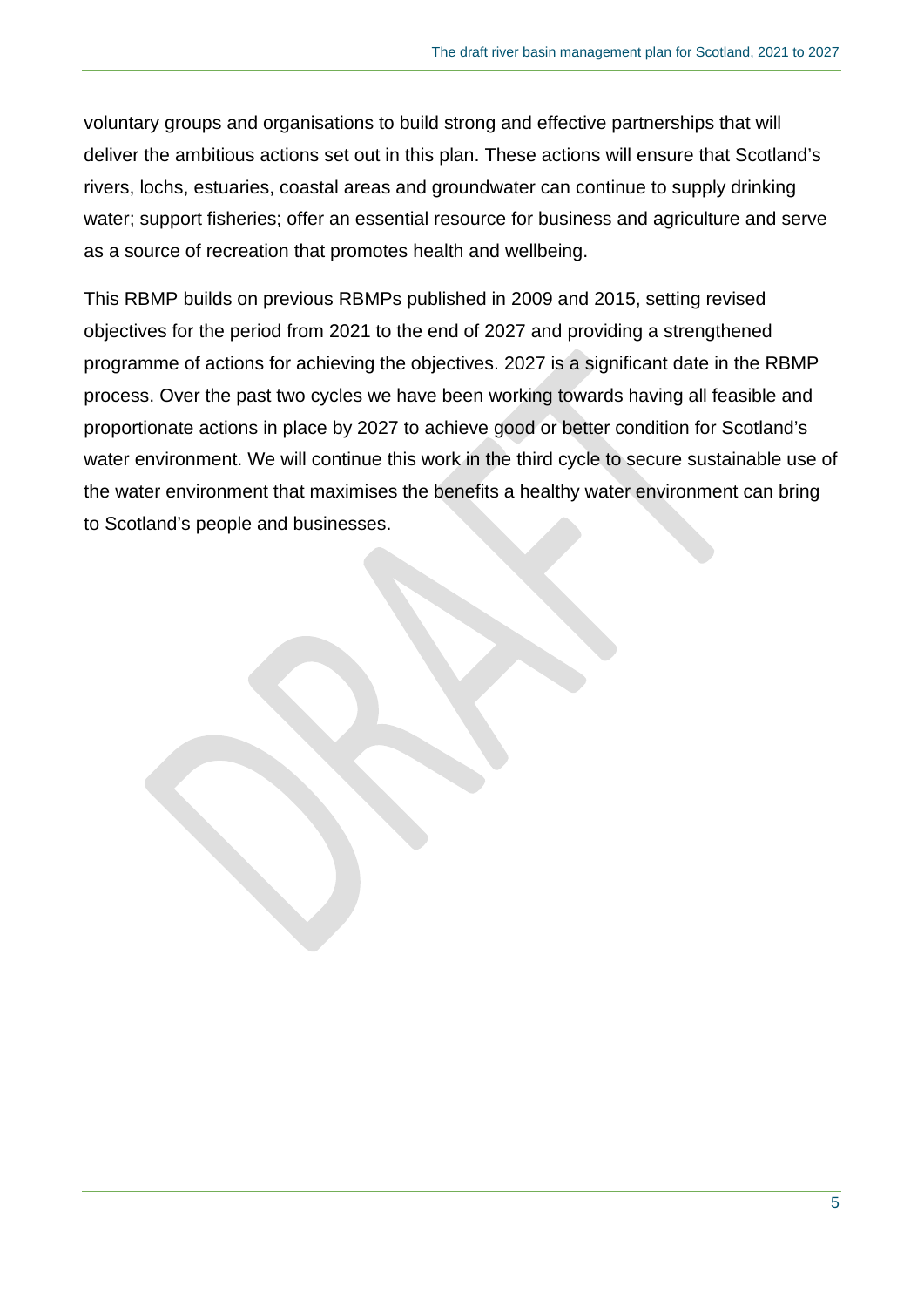### <span id="page-5-0"></span>**How to respond**

You can respond to this consultation [online.](https://consultation.sepa.org.uk/rbmp/draft-river-basin-management-plan-for-scotland) As our offices are currently closed, please do not mail your response. You can email your responses on the proposal to [rbmp@sepa.org.uk](mailto:rbmp@sepa.org.uk) 

Responses should be submitted to us by 22 June 2021.

Our data statement is **online**.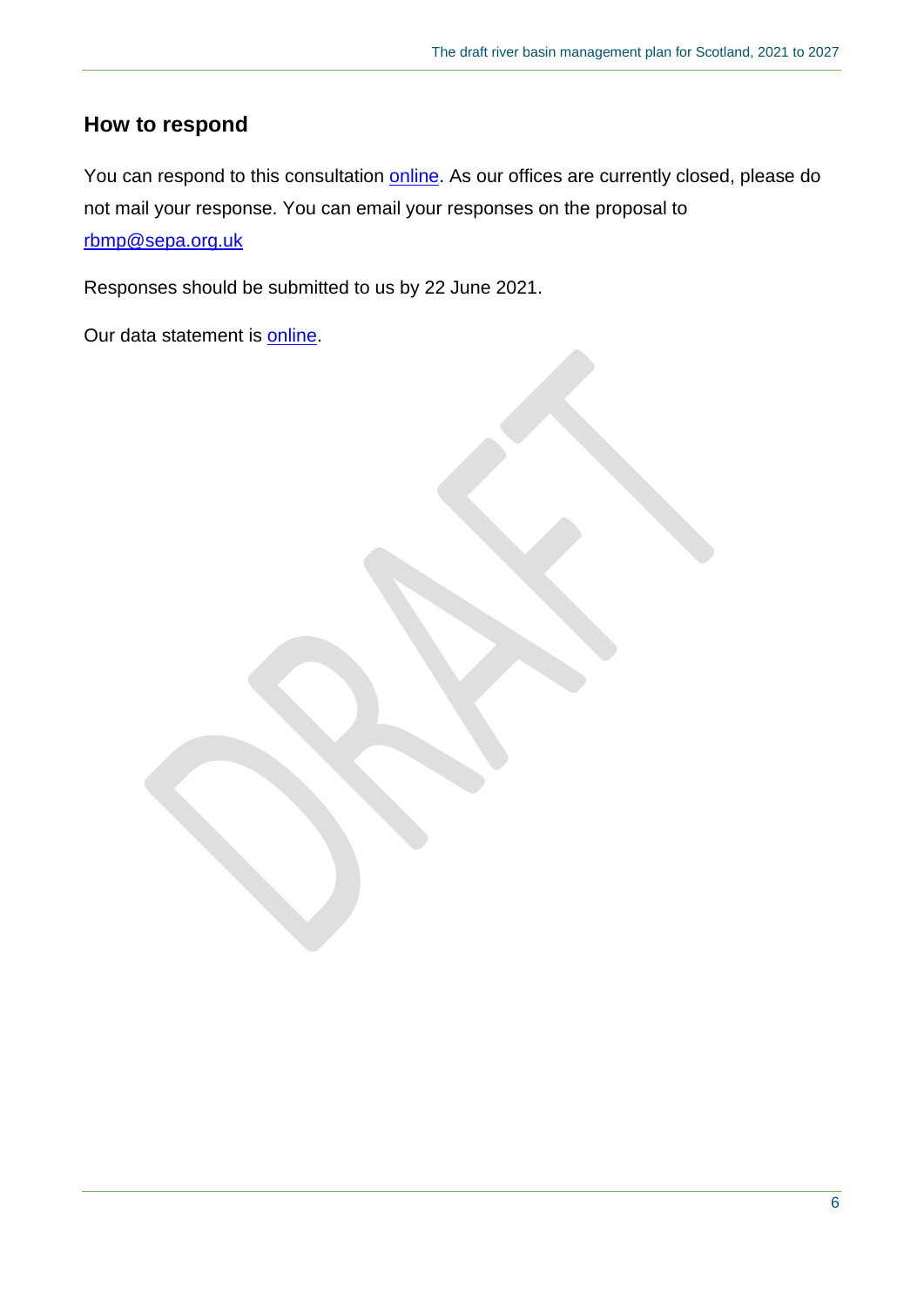# <span id="page-6-0"></span>**2. Current condition of the water environment**

River basin management planning is underpinned by evidence and information so that action is targeted where it can have the greatest impact. To achieve this, SEPA monitors the environment to assess the condition of water quality, water resources, physical condition and fish migration.



Table 1: Current condition of the water environment in Scotland

## <span id="page-6-1"></span>**Water quality**

SEPA monitors water quality to ensure that potentially harmful substances are within safe levels, and that the loss of valuable resources such as soil and nutrients are minimised. Water quality is now in good or better condition in 87% of Scotland's water environment. This is up from 82% when we published the second RBMPs. The improvement in water quality also demonstrates the success of Scottish Water's improvement programme and the sustained hard work by all stakeholders to improve rural land management practices and reduce diffuse pollution. SEPA's priority catchment initiative continues to support land managers to achieve and maintain compliance with regulatory standards and go further where possible. Compliance rates have increased significantly, following our diffuse pollution approach. At the initial farm visit, on average 45 % of farms within priority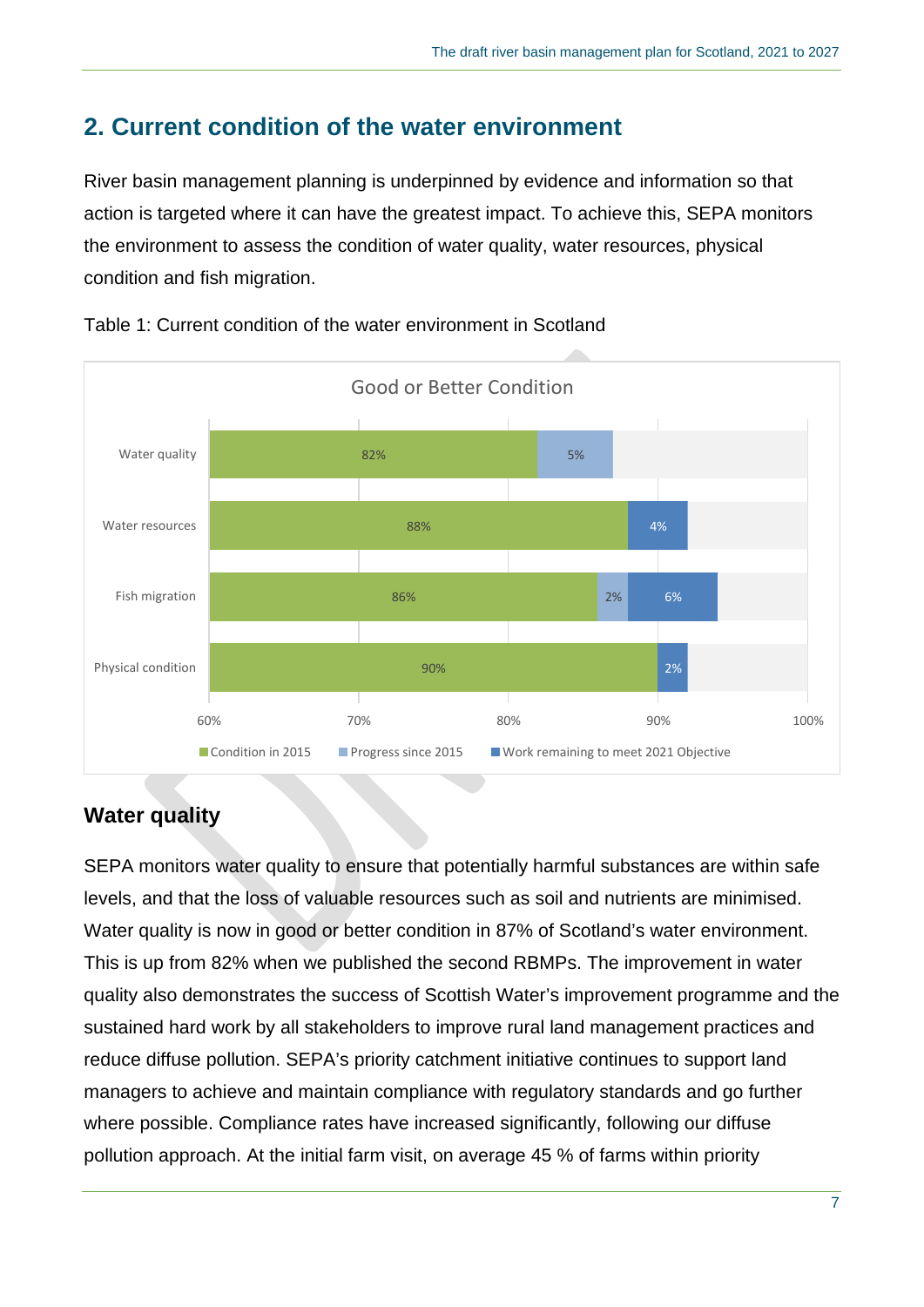catchments were found to be compliant. Following revisit, this has increased to approximately 90% on average in catchments where farms have received multiple revisits. We have already met the improvement objectives we set for water quality in the second RBMPs.

#### <span id="page-7-0"></span>**Water resources**

Monitoring water resources (the flows and levels of water) indicates how much water is being used and how much is available to serve all its vital functions. This information is essential for managing water efficiently. The amount of surface water and groundwater available varies over time depending on weather events and the seasons. Climate change is influencing these natural variations and is increasing the frequency and severity of droughts. SEPA has been working to improve the quality of its data on the amount of water that is used across industry; for public water supply; and to generate hydropower. The flows and levels in Scotland's water environment are currently at good or better condition in 88% of the places monitored. SEPA will continue to work on reviewing water use licences and requiring improvements where necessary, in particular for irrigation and hydropower, aiming to meet the objectives set for 2021.

#### <span id="page-7-1"></span>**Fish migration**

SEPA evaluates structures such as weirs, culverts and bridges which can block migratory routes for fish and deny them access to good quality habitat for spawning and rearing. As the condition of rivers improves, suitable habitats for fish extend further along rivers into areas above these manmade barriers. It is important therefore to ease the passage into as many of these stretches of water as possible. Since publication of the second RBMPs 29 barriers to fish migration have been removed or eased. Following investigations and assessments SEPA have discounted 203 barriers that do not need action. However, 152 additional barriers have been identified through field investigation and discussion with stakeholders. When taken together, this now means that 88% of Scotland's waters are at good or better condition for fish migration. This is up from 86% when we published the second RBMPs. SEPA has eight projects at advanced stages of development to remove or ease barriers and will continue to work towards the objectives set for 2021.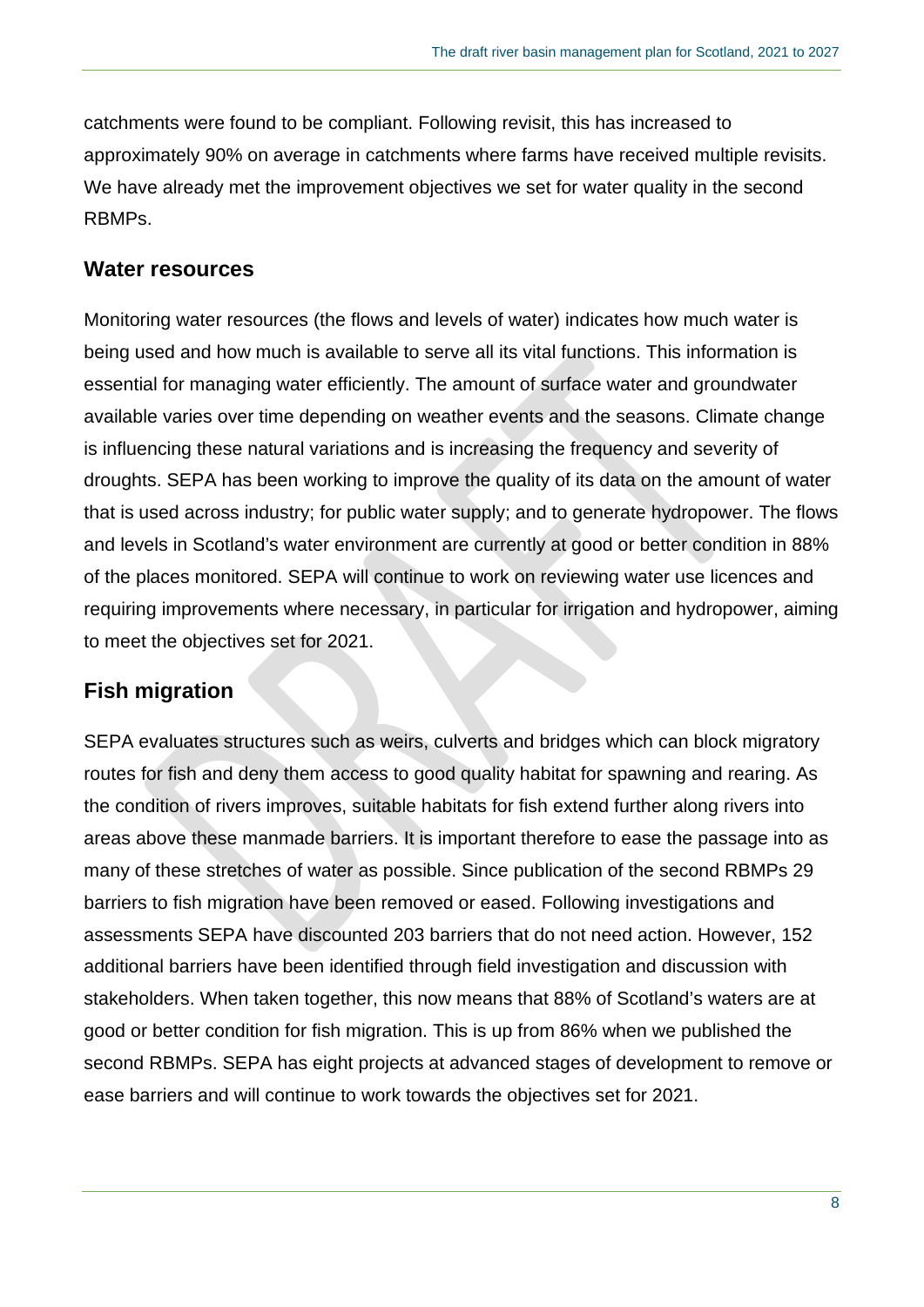## <span id="page-8-0"></span>**Physical condition**

SEPA assesses the physical condition of the water environment to understand the extent and impacts of modifications and structures such as embankments, culverts, and the widening and straightening of rivers. All these activities can affect the benefits Scotland derives from the water environment, such as reduced flood risks, enhanced landscape quality, improved habitats for animals and plants, and health/wellbeing and recreation for people. The physical condition of Scotland's water environment is now at good or better condition in 90% of the places monitored. Since 2015, we have completed five projects to restore the physical condition of rivers and have another 16 in development, including five that are due to be completed before the end of 2021.

## <span id="page-8-1"></span>**Overall condition**

Taking these four themes together, alongside assessments of invasive non-native species, SEPA classifies each part of the water environment based on the worst condition of any category. This means that whilst the classification results for each theme above range from 87% to 90% at good or better condition, and with 97% being free from invasive non-native species, the combined classification indicates that 65% of our water environment overall is in good condition or better in 2019. This is an improvement of 2% in overall condition since we published the second RBMPs, and we will continue to make progress towards the 2021 targets in the coming year.

Detailed information on the classification and evidence can be found in the consultation [Spotfire tool.](https://informatics.sepa.org.uk/draftRBMP3hub) SEPA also share these results through the [Water Classification Hub.](https://www.sepa.org.uk/data-visualisation/water-classification-hub/) Information on the condition of protected areas can also be found in these tools

Despite the progress we've made, there is still a range of pressures that continue to have an impact on the condition of the water environment. The sections that follow describe our action plan for tackling these during the third RBMP cycle and set out what we expect to achieve.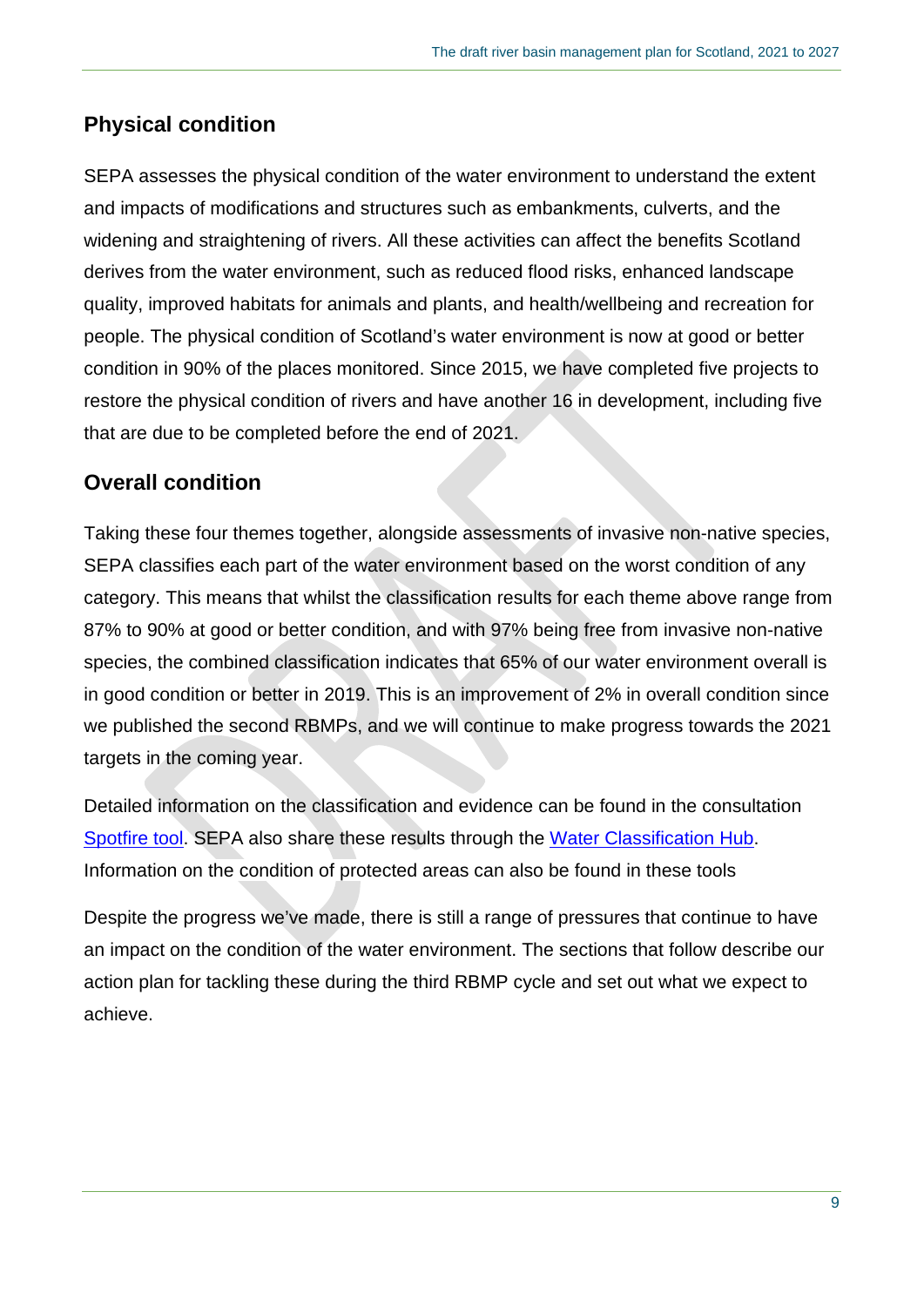# <span id="page-9-0"></span>**3. Actions for improvement**

Scotland's Environment Strategy aims to create a net zero, circular economy that reduces the global impact of our consumption. This is further reflected in SEPA's regulatory strategy, [One Planet Prosperity,](https://www.sepa.org.uk/one-planet-prosperity/) which aims to deliver environmental protection and improvement in ways that help communities and businesses thrive within the resources of our planet. SEPA uses a **Sector Planning** approach to work towards achieving these goals and realise the economic benefits of increased resource efficiency, innovation and resilience.

The sections below describe how we will apply these principles in the third river basin management plan. Although we will continue to address the same full range of pressures, for the purposes of this consultation the actions we will take are presented as four main themes:

- action to create healthier and more resilient communities;
- water supply and wastewater;
- sustainable and resilient rural land use;
- removing barriers to fish migration.

This more systemic approach to addressing pressures is required now more than ever. In taking this approach we hope to secure multiple benefits for the environment, economy and society.

## <span id="page-9-1"></span>**3.1 Action to create healthier and more resilient communities**

### <span id="page-9-2"></span>**What are we aiming to achieve?**

The next RBMPs will protect and improve the water environment in the places we live to benefit the health and wellbeing of Scotland's people and communities.

By working with partners to restore rivers and improve how we manage surface water during storms we can create attractive and accessible green river corridors and other spaces within communities that can be used for active travel and recreation to help improve health and well-being. The importance of these areas to society has become particularly apparent during the COVID-19 pandemic, and the increased value people place on open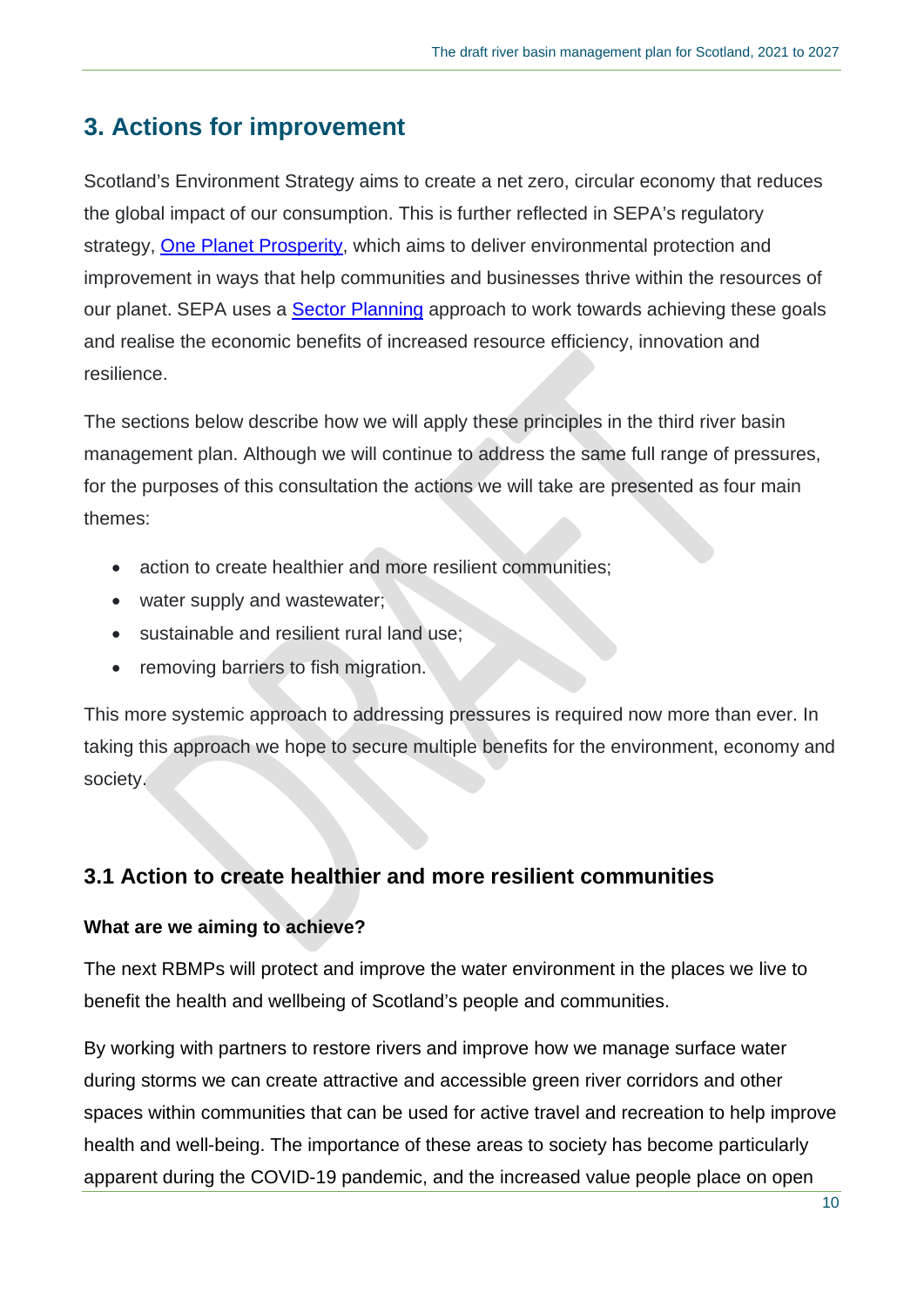spaces is likely to be maintained. These actions, targeted at deprived communities, can also support economic regeneration. The restoration of the water environment can help our communities adapt to the changes created by the climate emergency. Actions will be targeted to build resilience to the increased frequency of flooding and higher temperatures.

#### <span id="page-10-0"></span>**How will we work to deliver these aims?**

We will continue to invest in the [Water Environment Fund](https://www.sepa.org.uk/environment/water/water-environment-fund/)<sup>2</sup> and focus it to provide benefits for people and communities. We will build strong and effective partnerships between the public bodies responsible for managing the built environment and the third-party organisations that support our aims. Working with a range of partners and combining funding is essential to deliver ambitious projects that offer a wide range of benefits in an efficient and cost-effective manner. We will look at how we can use data and information to identify opportunities for action and ensure we target our actions in the areas where they will have the greatest impact.

We will ensure strong and effective links between RBMP, flood risk management and land use planning to make the most of our collective efforts.

Through sector planning SEPA will help Scotland influence the development of housing and infrastructure that creates better places, ensures low environmental impact and, therefore, better and more lasting social and economic success. Developments including planning developments, housing, flood schemes and strategic infrastructure all provide opportunities to improve the environment.

As part of its **housing sector plan**<sup>3</sup>, SEPA will work with partners to support the creation of high quality, multifunctional blue-green spaces in housing developments. SEPA will encourage adoption of standards such as the Building with **Nature Benchmark<sup>4</sup> to support** the sector with the skills and knowledge to achieve this.

Finally, SEPA will work with Scottish Water and local authorities, to trial new and innovative approaches to managing surface water in our towns and cities. Under the Sustainable Growth Agreement between **SEPA and Scottish Water<sup>5</sup>**, both organisations are seeking to

<sup>2</sup> https://www.sepa.org.uk/environment/water/water-environment-fund/

<sup>3</sup> https://sectors.sepa.org.uk/housing-sector-plan/

<sup>4</sup> buildingwithnature.org.uk

<sup>5</sup> https://www.sepa.org.uk/media/360985/scottish-water-sga.pdf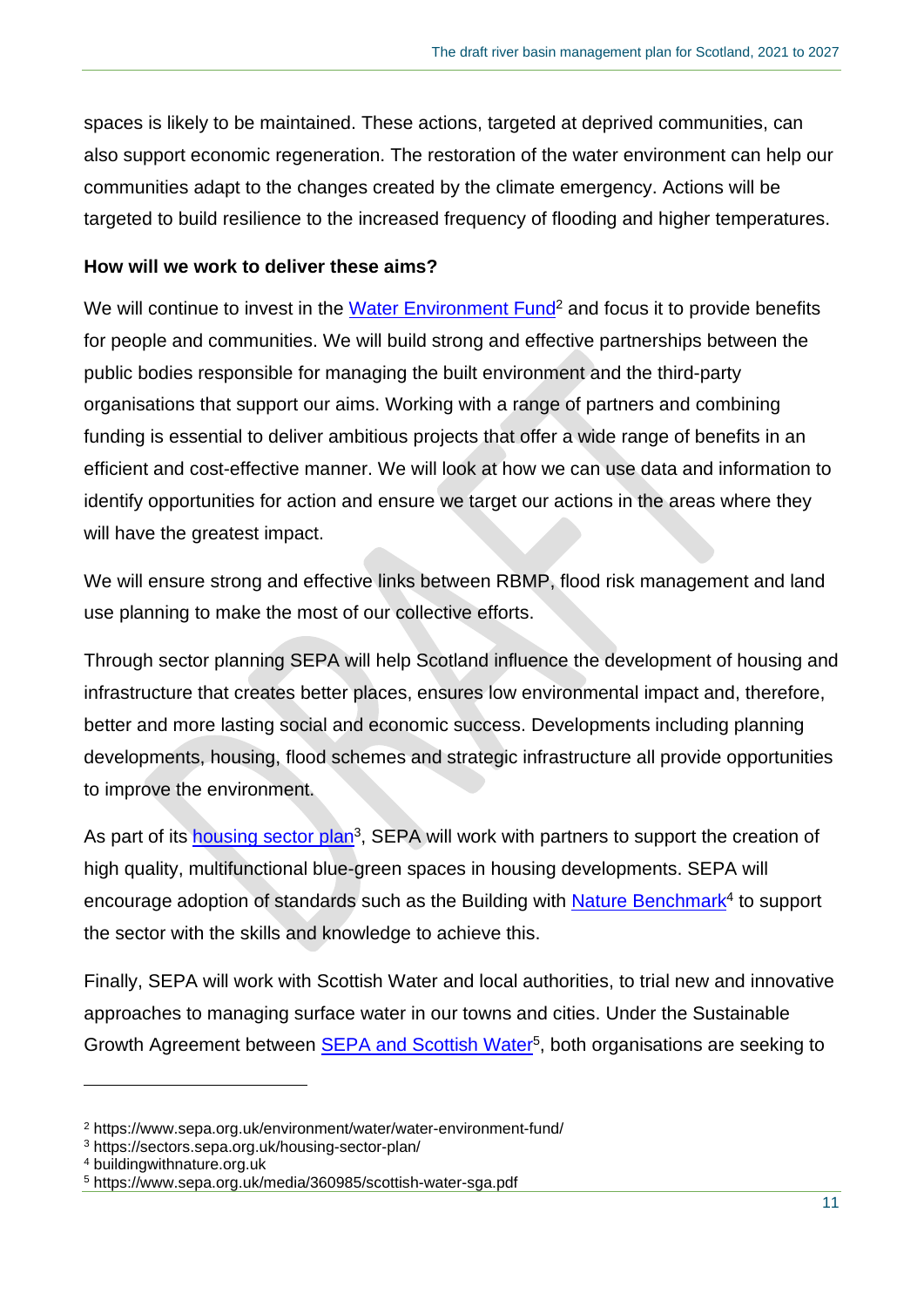maximise the use of blue-green infrastructure to soak-up and manage rainwater and reduce the risk of it flooding our towns and cities.





*Stane Gardens is an urban river restoration project set within the Shotts community in North Lanarkshire. The area has been blighted by historic industry. The restoration of the river and the creation of the parkland provide the local community with access to good quality greenspace bringing benefits to health and wellbeing. The work was funded by the Water Environment Fund and North Lanarkshire Council.* 

### <span id="page-11-0"></span>**What we will deliver in the third RBMP cycle**

We have identified 40 potential new river restoration projects in Scotland's towns and cities in addition to 16 already in development. Projects have been identified for the communities that could benefit most, using the following criteria and a combination of opportunity mapping and input from partner organisations:

- Scottish Index of Multiple Deprivation (SIMD);
- regeneration and development plans;
- opportunities for active travel;
- river and surface water flood risk;
- vacant and derelict land.

The potential projects are highlighted in the consultation [Spotfire tool.](https://informatics.sepa.org.uk/draftRBMP3hub) We would like to hear from partners who have an interest in working with SEPA and others to develop these or other, new river restoration projects. SEPA is looking for partners to lead and part-fund projects that benefit people and communities and deliver the aims outlined above.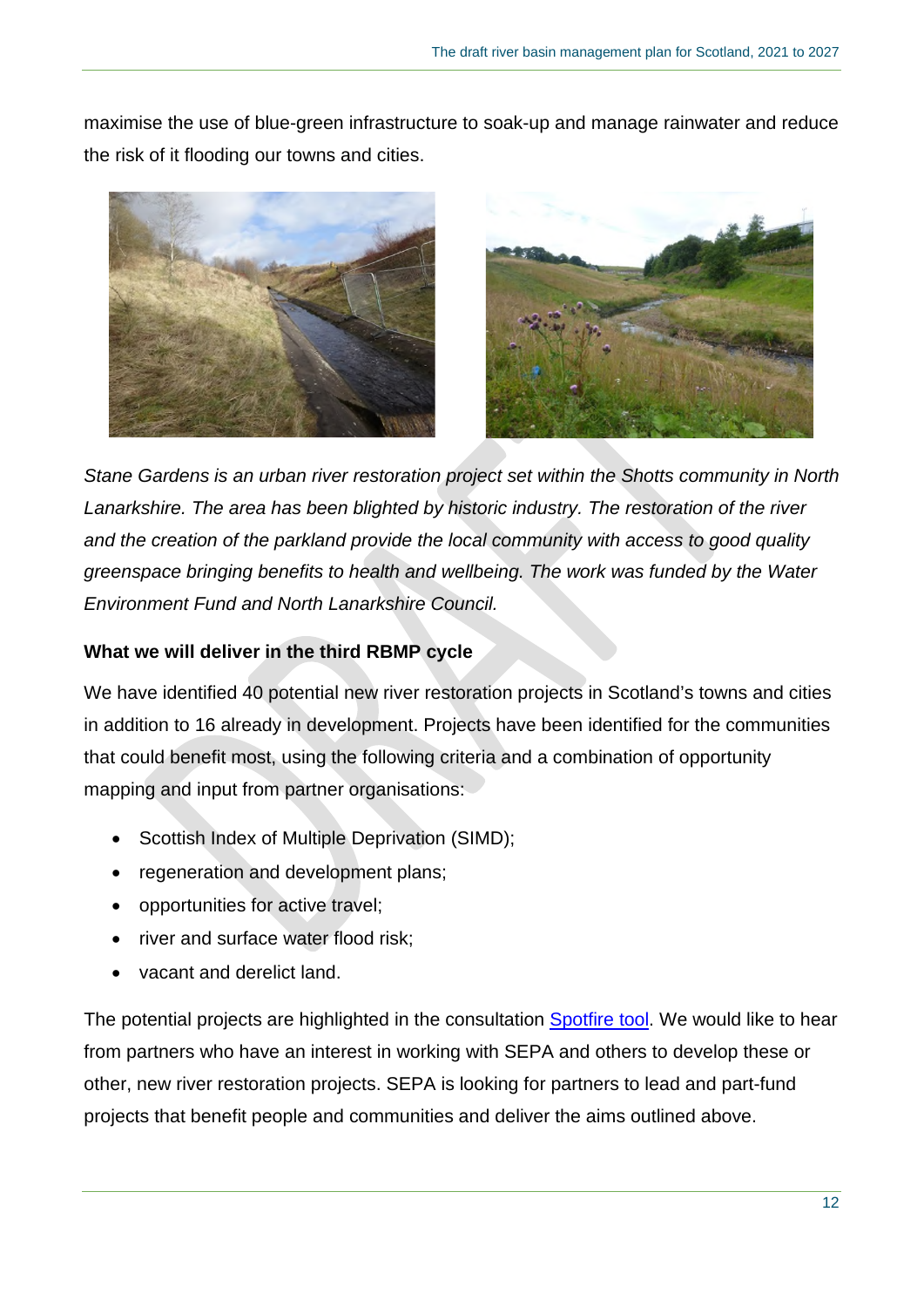### <span id="page-12-0"></span>**3.2 Water supply and wastewater**

### <span id="page-12-1"></span>**What are we aiming to achieve?**

The public water supply and wastewater treatment system represents one of the largest industrial processes in Scotland. The industry has dramatically reduced its environmental footprint over the past few decades but there still exists significant potential for delivering further environmental and social benefits.

In a water-rich country like Scotland, it is easy to take water supply and wastewater treatment for granted. However, climate change is affecting demand on water, water availability, raw water quality and risk of sewer and surface flooding in towns. Population growth is compounding these problems in some areas. While we must address these challenges, we must also consider the sector's greenhouse gas emissions and ensure efforts and investments are future-proof, wherever possible. Both 2018 and 2020 saw extreme drought conditions affecting water, which will be repeated if we don't take action to change the way we use water in Scotland.

Our aim is to help Scotland create a truly circular economy for its water supply and wastewater sector. Under this vision:

- water is being used wisely and efficiently, and not wasted, helping ensure Scotland can reliably meet its water needs in a changing climate and protect its natural environment.
- towns and cities are using nature-based, blue-green solutions to absorb and safely convey rainwater. This helps strengthen their resilience to the intense downpours they will face more frequently under climate change, keeps rainwater out of sewers so minimising the risk of pollution, and creates fantastic places for people to live and work.
- the sector has minimised its use of energy and materials and is converting sewage and other wastes into valuable resources.

### <span id="page-12-2"></span>**How will we work to deliver these aims?**

We will take a whole systems approach to managing the environmental impact of Scotland's water supply and wastewater infrastructure. This will include:

looking at sustainable land management to protect raw water quality;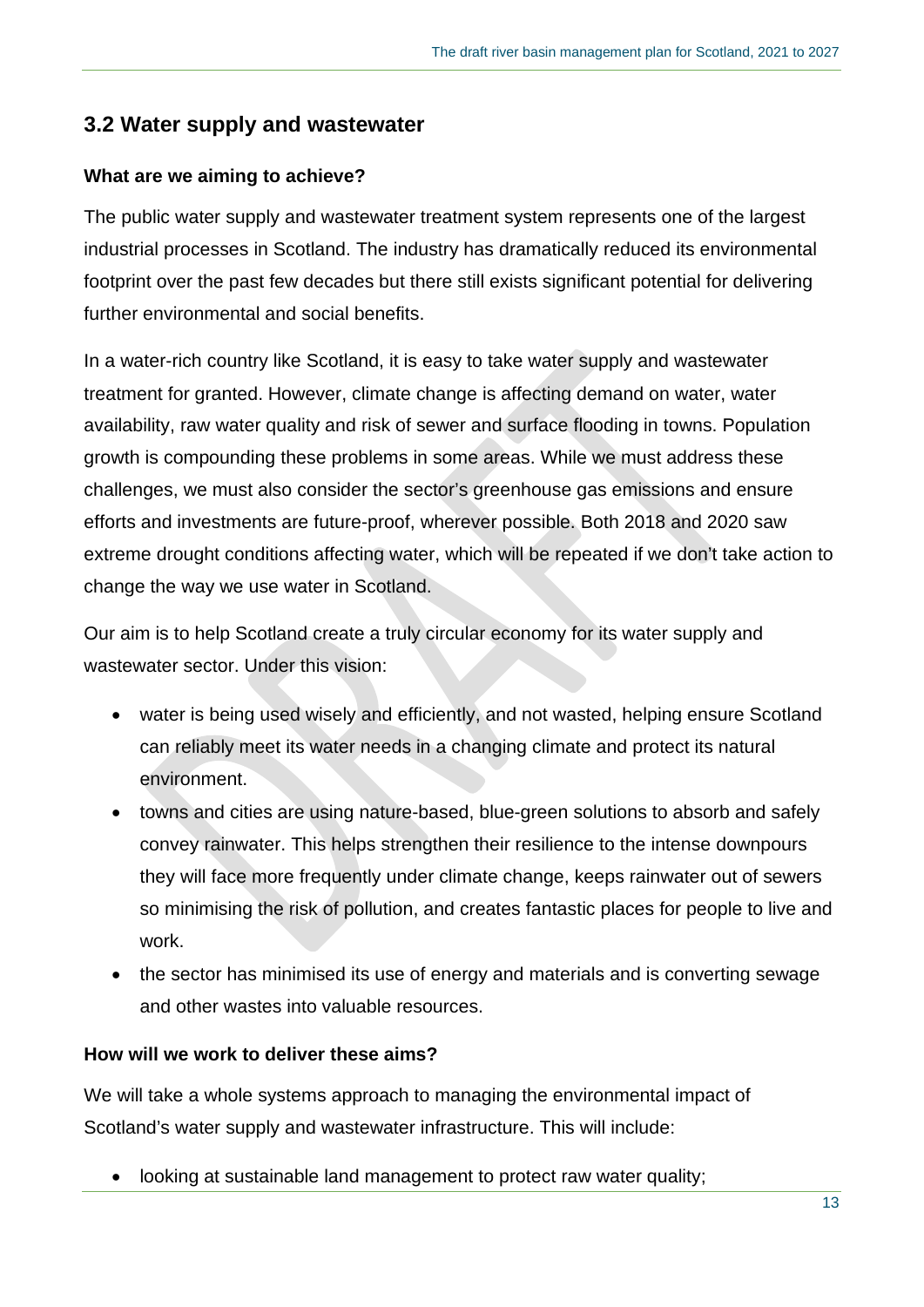- working with communities and businesses to reduce water usage and to promote water efficiency;
- working with the private sector and communities to minimise the inputs of harmful chemicals and other materials to wastewater systems;
- encouraging and supporting heat recovery from the sewer network;
- managing surface water generated by intense rainfall before it enters the sewer network;
- maximising the recovery of valuable resources from the waste produced by wastewater treatment works.

To do this we are developing strong and effective partnerships between SEPA, Scottish Water, local authorities, the manufacturing sector, land managers, local communities and others (including Private Finance Initiative (PFI) operators). It will also require new and innovative approaches to the design and operation of water supply and wastewater infrastructure.

As part of SEPA's housing sector plan, SEPA will aim to help the sector reduce, recycle and reuse water throughout the supply chain and lifecycle of homes. SEPA will help those operating in the housing sector to reduce the use of water and design homes to make use of non-potable water where appropriate rather than rely solely on potable water that has been treated to make it fit for drinking.

We will work across Scottish Government, the Drinking Water Quality Regulator, local authorities, SEPA and other partners to ensure communities, small businesses and the environment are benefiting from well performing and reliable private water supply and wastewater systems.

| Public water supply and | SEPA will work with Scottish Water and PFI operators                                                                       |
|-------------------------|----------------------------------------------------------------------------------------------------------------------------|
| wastewater              | to:                                                                                                                        |
|                         | Deliver improvement as required at 50<br>$\bullet$<br>wastewater treatment works to address impacts<br>from water quality. |

### <span id="page-13-0"></span>**What we will deliver in the third RBMP cycle?**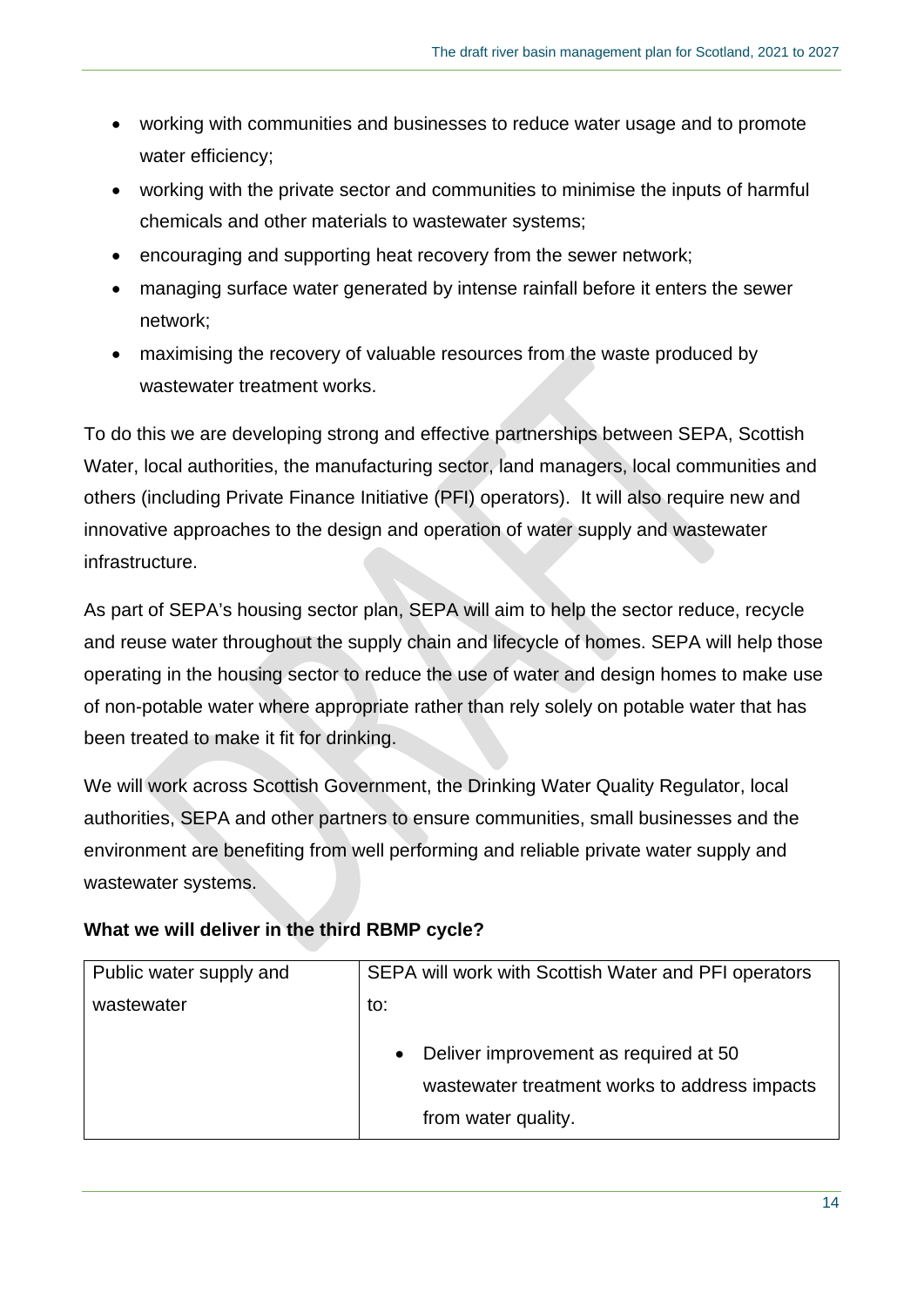|                          | Delivery improvement as required at 54<br>$\bullet$            |
|--------------------------|----------------------------------------------------------------|
|                          | unsatisfactory intermittent sewage discharges to               |
|                          | address impacts from water quality (other                      |
|                          | unsatisfactory intermittent discharges will also be            |
|                          | improved to address sewage-related litter                      |
|                          | pollution).                                                    |
|                          | Deliver improvement as required at four locations<br>$\bullet$ |
|                          | to improve fish migration.                                     |
|                          | Deliver improvement as required at 10 locations<br>$\bullet$   |
|                          | to address impacts on flows and levels.                        |
|                          | Deliver improvement at two protected areas.<br>$\bullet$       |
|                          |                                                                |
| Private water supply and | SEPA will develop guidance for developers and                  |
| wastewater               | households to help them install and transition to more         |
|                          | sustainable water supplies and wastewater treatment            |
|                          | systems while protecting the water environment.                |
|                          |                                                                |

## <span id="page-14-0"></span>**3.3 Sustainable and resilient rural land use and management**

### <span id="page-14-1"></span>**What we are aiming to achieve?**

The way we use and manage our land provides a significant positive contribution to Scotland: putting food on our tables, producing timber and offering opportunities for recreation. The way land is managed to provide all these benefits affects water, air, soils and climate because of the interdependent nature of these systems. We want Scotland's land to be used and managed in a way that secures sustainable and long-term improvements to our water environment and supports our response to the climate emergency and biodiversity crisis.

Climate change will mean a reduction in the number of days land is suitable for working, more pressure on irrigation to maintain crop yields and an increase in the frequency and severity of floods. We need to prepare for this now to ensure that the production of food is resilient to these changes. Rural land management also has a major influence on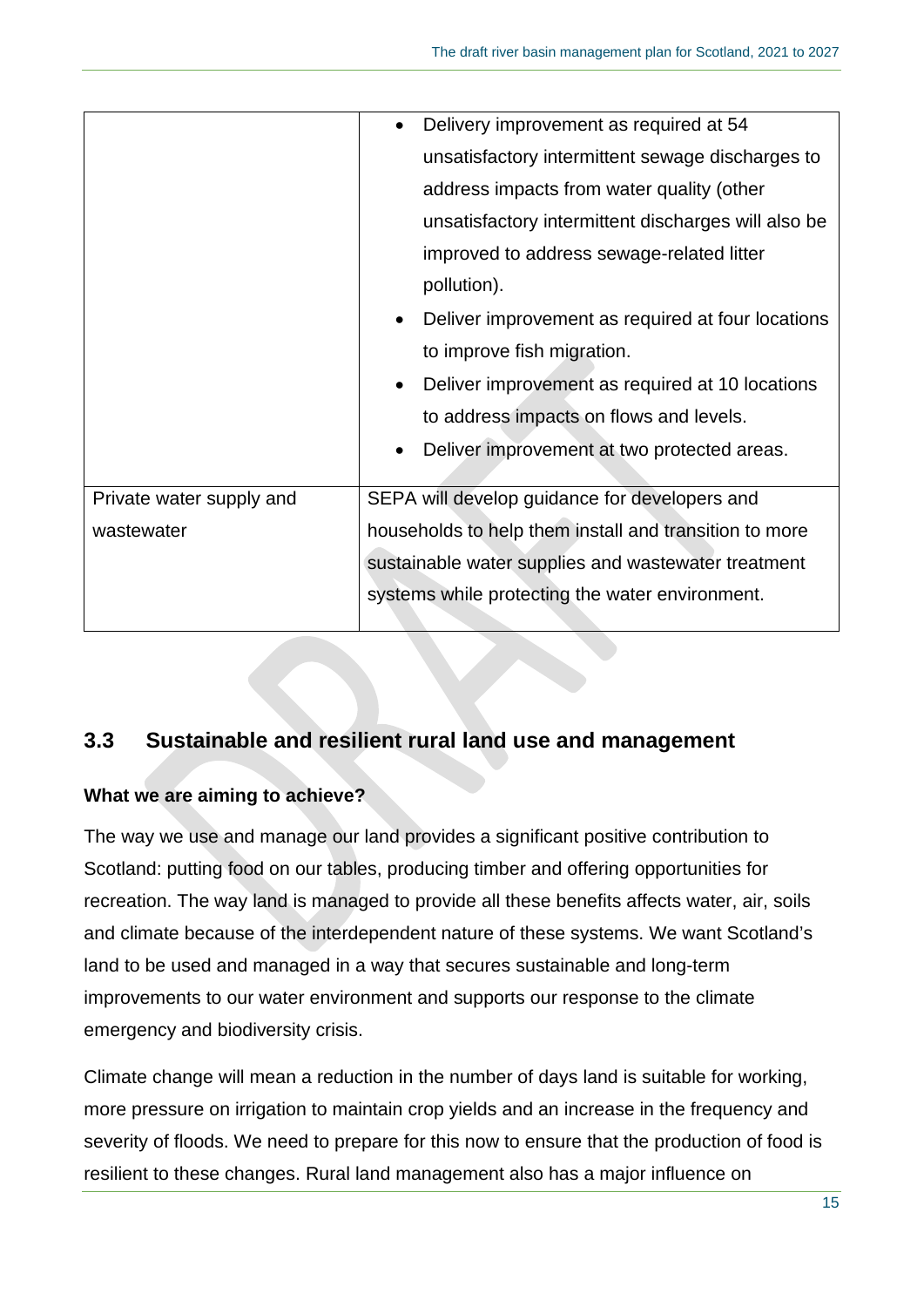Scotland's greenhouse gas emissions. Agriculture is a key source of greenhouse gas emissions while forestry is a net carbon sink. Peatlands and other wetlands also store large amounts of carbon, and effective land management can minimise soil disruption and carbon release.

Moving towards a circular economy in the rural environment requires storing and using water more efficiently, protecting soil and reusing and recycling nutrients where possible. Applying only the amount and type of nutrients that plants need, in the right place at the right time, improves nutrient efficiency, avoids waste and reduces costs.

Land management that uses resources more efficiently: adapts and is more resilient to climate change, reduces its carbon footprint, and restores natural capital will contribute to protecting and improving the water environment. The impacts of droughts and floods will be reduced, wildlife dependent on rivers and wetlands will be protected and the loss of nutrients, soils and other material from land to water, where it can cause harm, will be minimised.

#### <span id="page-15-0"></span>**How will we work to achieve these aims?**

River basin management planning does not operate in isolation. The Environment Strategy creates an overarching framework for all of Scotland's environmental strategies and plans<sup>6</sup>. Many of these include outcomes that will affect and be affected by river basin management planning and they all need to work together to achieve their goals. For example, work likely to be carried out under the Climate Change Plan to create new Regional Land Use Partnerships, will identify where actions can be taken to help achieve climate change targets. River basin management planning needs to complement this and work to target actions in areas of mutual benefit.

SEPA's rural sector plans are key to delivering the actions required to protect and improve the water environment. The sector plans already include aspirations and actions to make better use of resources, reduce waste and emissions (including GHG emissions), protect water, air and soil quality, and ensure resilience to the impacts of climate change. These plans will be used to promote a partnership approach to achieve sustainable land

<sup>&</sup>lt;sup>6</sup> including River Basin Management Planning, the Climate Change Plan, the Biodiversity Strategy, the Flood Risk Management Strategy, Scotland's Forestry Strategy, the Salmon strategy, the Cleaner Air for Scotland Strategy and the Scottish Soils Framework.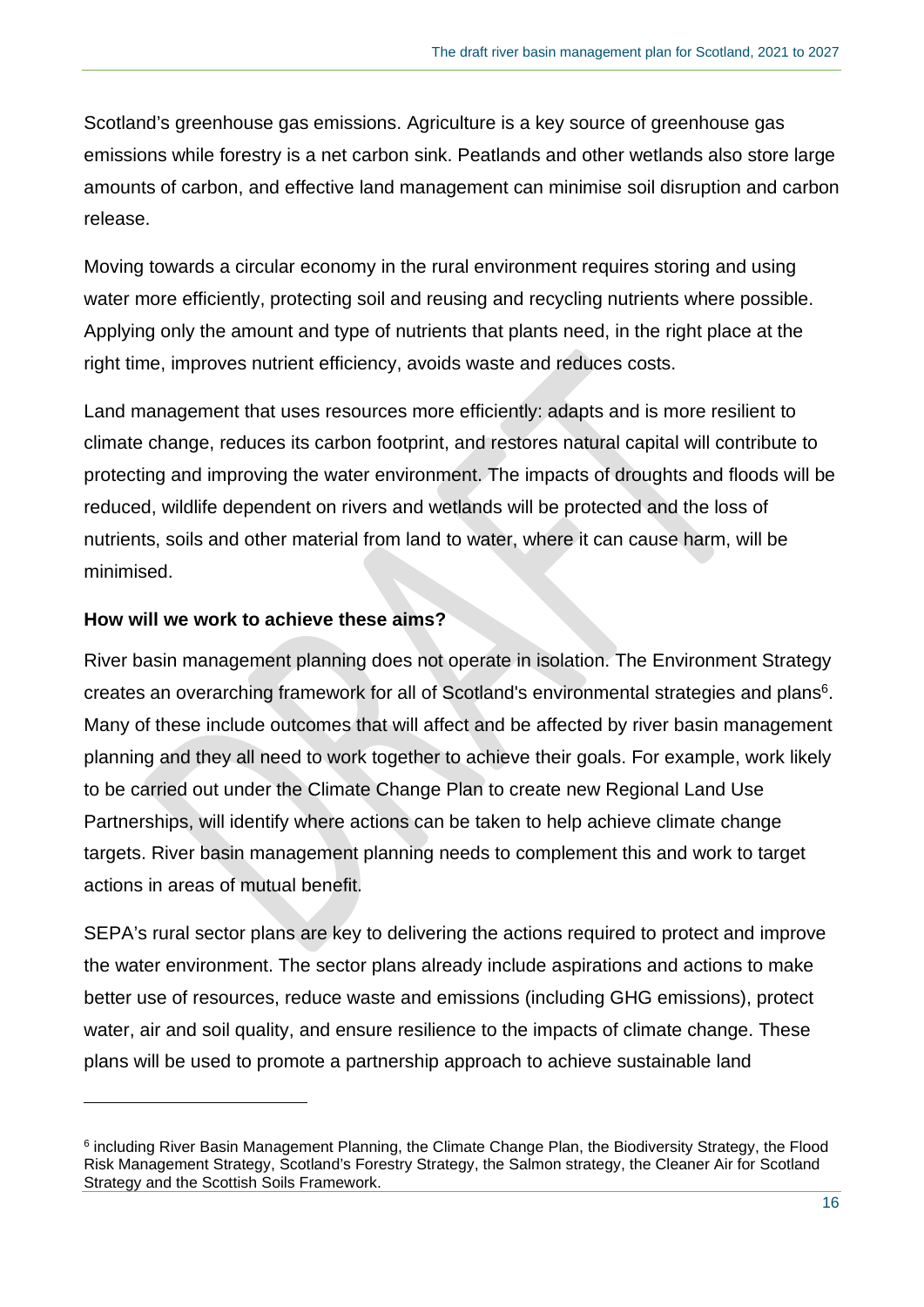management. This will involve supporting initiatives such as the Farm Advisory Service, Farming for a Better Climate, Farming and Water Scotland, Forestry and Water Scotland as well as industry and business led initiatives such as the Landscape Enterprise Networks and the Voluntary Initiative. Supporting innovation and seeking opportunities to engage with and support landscape scale initiatives (e.g. The £1 Billion Challenge, Borderlands Initiative) will be vital to achieving our objectives in the third RBMP, as will supporting and working with catchment initiatives at the local and regional level.

#### **Working with land managers to ensure compliance with legislation**

SEPA will continue with a focused approach in diffuse pollution priority catchments to drive compliance with environmental legislation to help achieve water quality objectives and improve bathing water quality. This work also promotes a circular economy by minimising nutrient and soil loss and saving farmers money.

The current approach to tackling diffuse pollution, involving catchment-based farm visits, has been successful in building a strong working relationship between the agricultural sectors and SEPA. These sectors have made substantial progress in improving their practices, and compliance has increased significantly since the initiative started in 2010. This partnership work is backed up by strong regulatory support and will continue to play an important part in delivering improvements for the third RBMP. During the third RBMP cycle, we will begin work in the final ten identified priority catchments (building on the 47 where work is ongoing or due to begin by the end of the second RBMP cycle).

Where required, SEPA will take enforcement action to ensure compliance with the environmental legislation. This may include the use of new enforcement tools, which have become available to SEPA to drive compliance and achieve environmental improvements.

Compliance in the forestry sector will also be assessed through a planned programme of SEPA inspections. This will start under the Argyll Initiative, which will involve detailed audit inspections of forestry production and the water environment to ensure compliance with good forestry practices. Results will be shared with all organisations working in Argyll to drive improved compliance across the sector. This approach will be rolled out in a phased manner across Scotland during the third RBMP and will be supported by a programme of campaign work. Wider work with the forestry sector will be focussed on delivering the aims,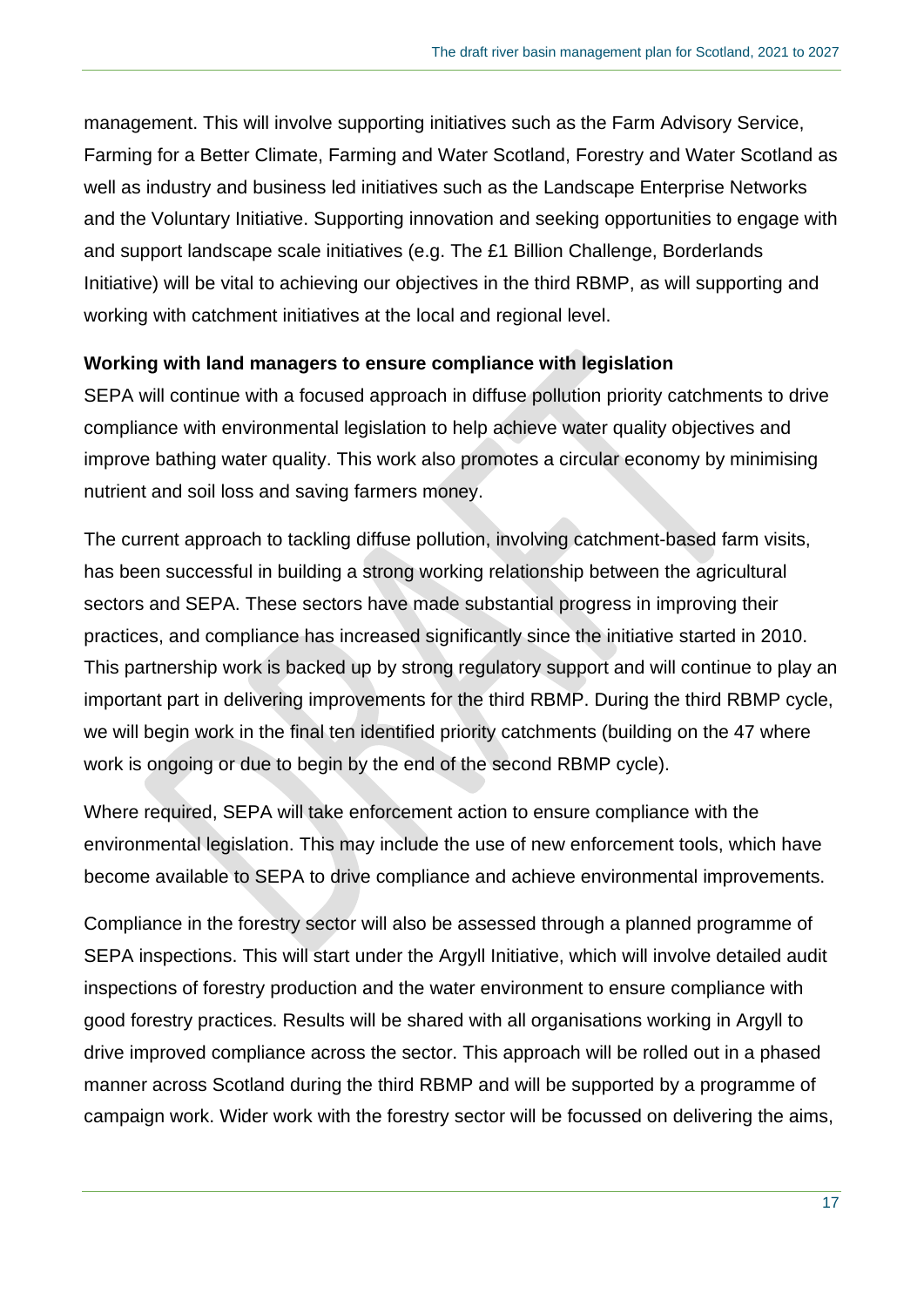objectives and targets set within the Scotland Forestry Strategy 2019-2029 and associated Implementation Plan 2020-2022.

#### **Take a spatial approach to prioritising action**

Actions to tackle diffuse pollution can also benefit other areas of environmental concern and are more likely to be achieved when considered in this wider context. We propose to approach the objectives for the third RBMP to maximise these opportunities. We are using spatial mapping to identify areas where actions can achieve the best range of outcomes. This will focus action in specific places and help tailor the type of action that is required.

SEPA will use this spatial approach by overlaying information on water quality, areas at risk of soil degradation, areas at risk of flooding, land use information and status of designated sites (e.g. bathing waters, or biodiversity priorities) to develop opportunity maps. The results will be made available to land managers, advisors, and other organisations to help identify relevant locations for actions, inform decision making and promote sustainable land management. SEPA will also use information on flows and sediment in rivers to identify areas where light touch intervention would allow natural processes to self-restore the physical condition of rivers. Identifying opportunities for riparian tree planning will be a particularly important part of this work and could realise many multiple benefits for biodiversity and fisheries, while mitigating flooding and erosion.

#### **Actions to promote the sustainable use of water**

We expect to see a greater demand for water to irrigate crops as our climate changes and rainfall decreases at certain times of the year. The amount of water abstracted for agriculture already has a significant impact on Scotland's water environment and we do not think that our current approach towards managing abstractions will be suitable for the future. We are therefore proposing new measures in this river basin management plan that are intended to prevent the deterioration of and drive improvements in the condition of our rivers in agricultural areas.

Rivers affected by agricultural irrigation typically have multiple abstractions within a river catchment. Under these circumstances, it is important that irrigators work together to manage the available water resources in an equitable manner. This means staggering abstractions to reduce peaks and constructing lagoons to store water so there is more available during dry weather. Each abstractor must use water as efficiently as possible and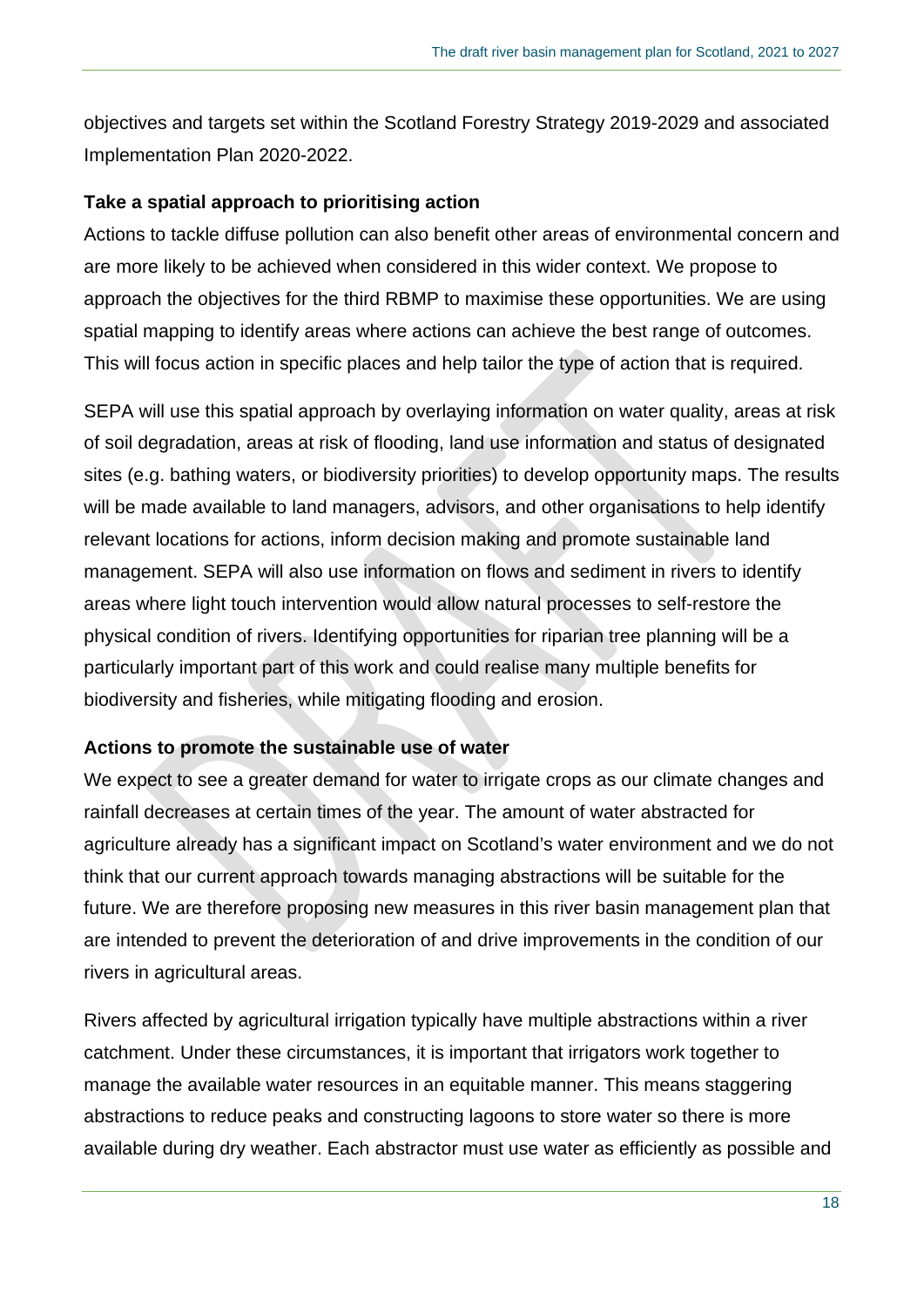the obligation not to waste any water underpins the effective management of the water that is available to farmers. Informal management agreements are in place in many catchments and we will promote this approach elsewhere. We will also work to influence agricultural support schemes available for the construction of irrigation lagoons. This work will help the sector comply with new hands-off flow conditions which will be added to licences during reviews carried out in the remainder of the second RBMP cycle.

SEPA will also develop a system of gauging stations at the lower end of these catchments where there are multiple abstractions for irrigation and where the coordination of abstraction times is possible. The sensors will record water levels and flow in the river. SEPA intends to make this information available to farmers in real time so that they can use it, in addition to readily available information such as from soil moisture sensors and rainfall gauges, to help make judgements on when to abstract. On-line scheduling tools will also be provided that can help farmers make best use of what water is available during water scarcity situations while ensuring the environment is protected.

Under drought conditions, the likelihood of SEPA intervening will depend upon how well farmers manage their water resources. We believe the combination of technology, responsibility and cooperation will allow operators to maximise the value of their water resources and avoid the necessity of regulatory action by SEPA.

We want to work with farmers to develop this approach, help those currently using informal management plans and encourage others to take a similar approach to managing our water resources. We see this as one of our contributions to the development of a sustainable Scottish food industry.

During the third RBMP cycle, SEPA will work with farmers to review licences for irrigation where the water demand currently exceeds the available water resources.

We understand that good relationships and communication between all those involved in rural land management are key to achieving the aims set out above. We will continue to invest time and effort into building those relationships and finding new and innovative ways of raising awareness of regulatory requirements and sharing good practice.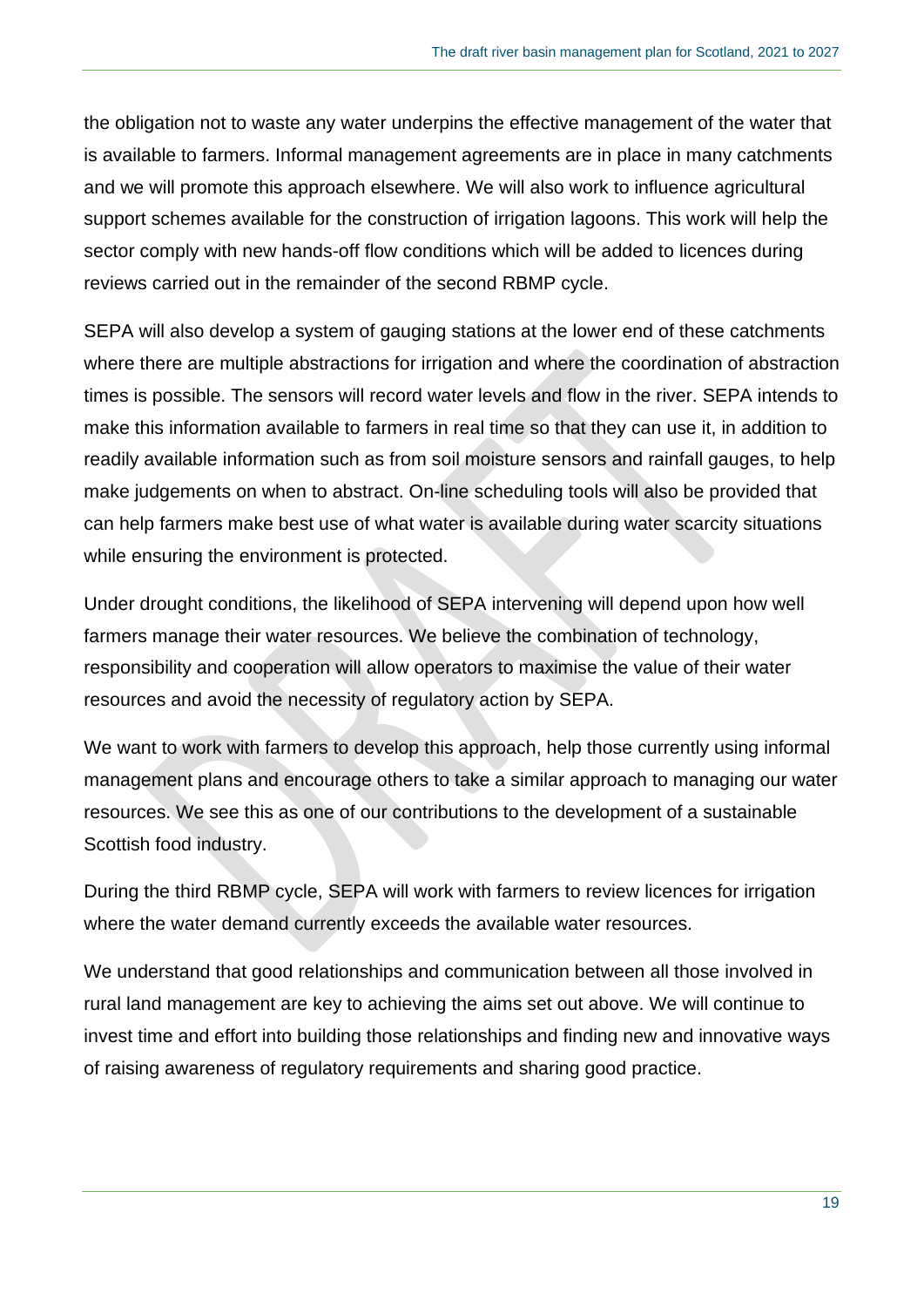## <span id="page-19-0"></span>**3.4 Removing man-made barriers to fish migration**

### <span id="page-19-1"></span>**What are we aiming to achieve?**

Migratory fish species, in particular Atlantic salmon and sea trout are iconic species for Scotland. They provide a valuable cultural and recreational amenity and the fisheries they support are an important part of Scotland's rural economy. Migratory fish are facing significant challenges from a number of pressures, including the effects of climate change, with droughts and higher temperatures threatening their survival. There is an urgent need to support these populations and build resilience where possible to counter these effects. Addressing man-made barriers to migration is a cost-effective, reliable and relatively fast way to achieve this. In many urban areas of central Scotland, where water quality has greatly improved in recent decades, barriers to fish migration are now the main factor preventing fisheries fulfilling their potential.

Barrier removal or easement can be achieved by the full or partial removal of the structure, or by installation of a fish pass or other means of easement. Our understanding of delivering this work has significantly improved over the last two cycles of river basin management planning.



*Impassable weir on the Gotter Water, Renfrewshire, part of the River Clyde catchment. Using the Water Environment Fund, SEPA removed the barrier to fish migration in 2019 opening up to 9km of habitat to salmon and sea trout*.

### <span id="page-19-2"></span>**How we are going to build on what we have achieved?**

Most fish barrier projects involve significant engineering challenges. It takes about three to four years to scope the options, design, and complete a project. Each step requires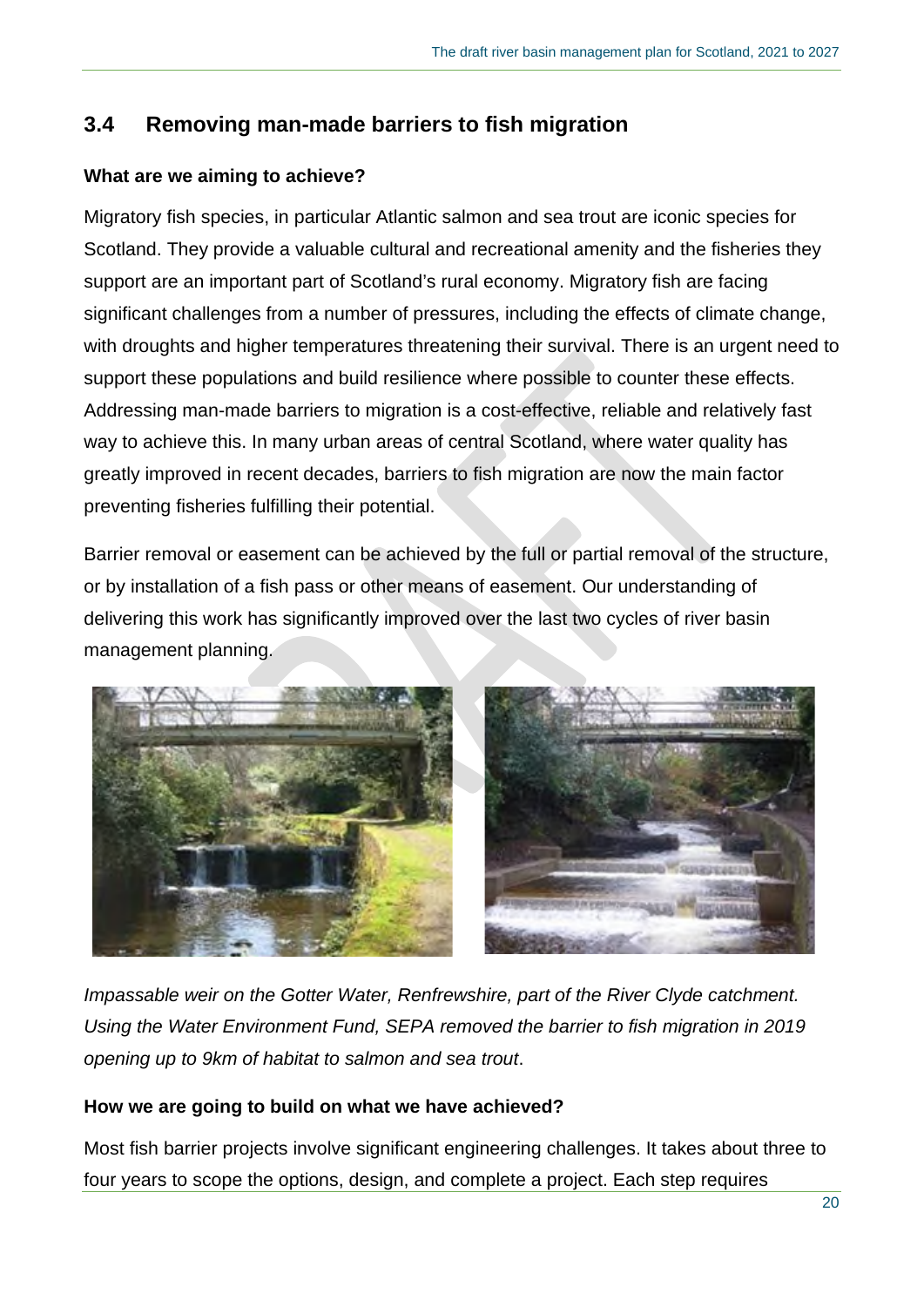specialist technical expertise, so capacity needs to be considered. The process can also be expensive so we must be mindful of cost. For some industries even a small number of actions could impose severe financial burden. Some organisations may be responsible for a large number of fish barriers, and the removal of these will need to be phased.

Taking these factors into consideration, during the third river basin management plan (2021 – 2027) we are aiming to remove or ease 262 impassable man-made barriers. Delivery will be phased to take into account cost and organisational capacity. A catchment approach is needed on river systems with multiple barriers and different delivery mechanisms and this will require planning and engagement with stakeholders and owners.

For 32 barriers, we are proposing to set less stringent objectives based on disproportionate costs. It is possible that some of the barriers planned for removal during the third RBMP cycle may end up falling into this category as we work with owners, operators and stakeholders to understand more about the costs and benefits of removing barriers.

Details of plans for the removal or easement of impassable manmade barriers to fish migration are available on the consultation [Spotfire tool.](https://informatics.sepa.org.uk/draftRBMP3hub)

# <span id="page-20-0"></span>**3.5 Summary of other actions to protect and improve the water environment**

The following table provides a list of other significant actions designed to protect and improve the water environment in Scotland. The list is not exhaustive and further details are available in the consultation [Spotfire tool.](https://informatics.sepa.org.uk/draftRBMP3hub)

| Area/sector          | <b>Summary of action</b>                                             |
|----------------------|----------------------------------------------------------------------|
|                      |                                                                      |
| Preventing           | New and existing discharges, abstractions, impoundments and          |
| deterioration in the | engineering works in the water environment are authorised through    |
| quality of the water | the Water Environment (Controlled Activities) (Scotland) Regulations |
| environment          | 2011 (CAR). This provides for three levels of authorisation: General |
|                      | Binding Rules, Registrations and Licences. SEPA administers          |
|                      | registrations and licences under CAR and receives approximately      |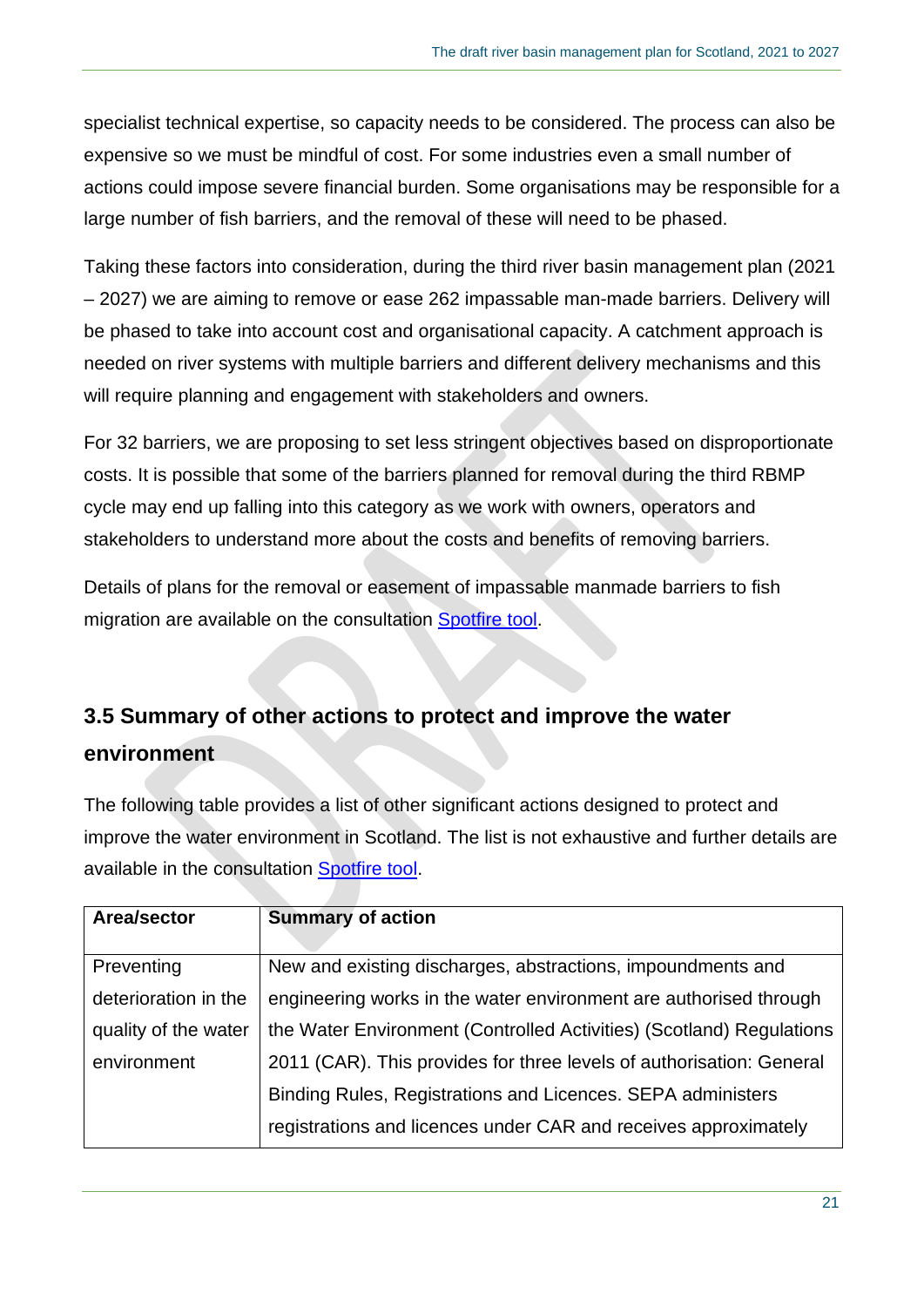|                   | 4000 applications each year for new activities or changes to existing  |
|-------------------|------------------------------------------------------------------------|
|                   | activities.                                                            |
|                   | SEPA will continue to protect the water environment from               |
|                   | deterioration through the application of these regulations.            |
| Hydropower        | During the third RBMP SEPA will finalise its review of licences for 34 |
|                   | hydropower schemes to deliver improvements in flows and levels         |
|                   | and fish passage. These cover a range of sizes from large storage      |
|                   | operations to smaller run-of-river schemes. This builds on the work    |
|                   | during the second RBMP cycle where SEPA worked with                    |
|                   | hydropower operators to understand better the extent of the impacts    |
|                   | associated with their schemes and gathered data to improve             |
|                   | confidence in SEPA's assessment. Work has begun reviewing a            |
|                   | number of these schemes and will complete before the end of 2021,      |
|                   | reducing the total number to be actioned included in the third cycle.  |
| <b>Distilling</b> | SEPA will work with a number of distilleries to reduce the impact of   |
|                   | their operations on the water environment, including abstractions,     |
|                   | waste water discharges and barriers to fish migration.                 |
|                   | The Scotch Whisky Sector is committed to achieving the RBMP            |
|                   | measures assigned to it and working with SEPA to understand the        |
|                   | best means to achieve these works.                                     |
|                   |                                                                        |
| Aquaculture       | Through the sector approach, SEPA is implementing a new                |
|                   | strengthened regulatory approach for finfish aquaculture to protect    |
|                   | the marine environment. The aim is to work with the sector to drive    |
|                   | sustainable production.                                                |
|                   | We have simplified the regulatory landscape by moving                  |
|                   | responsibility for wellboat discharges from Marine Scotland to SEPA    |
|                   | through CAR. Scottish Government is finalising the development of      |
|                   | a new spatial framework for managing sea lice interactions between     |
|                   | farmed and wild fish, and a consultation is expected early in 2021.    |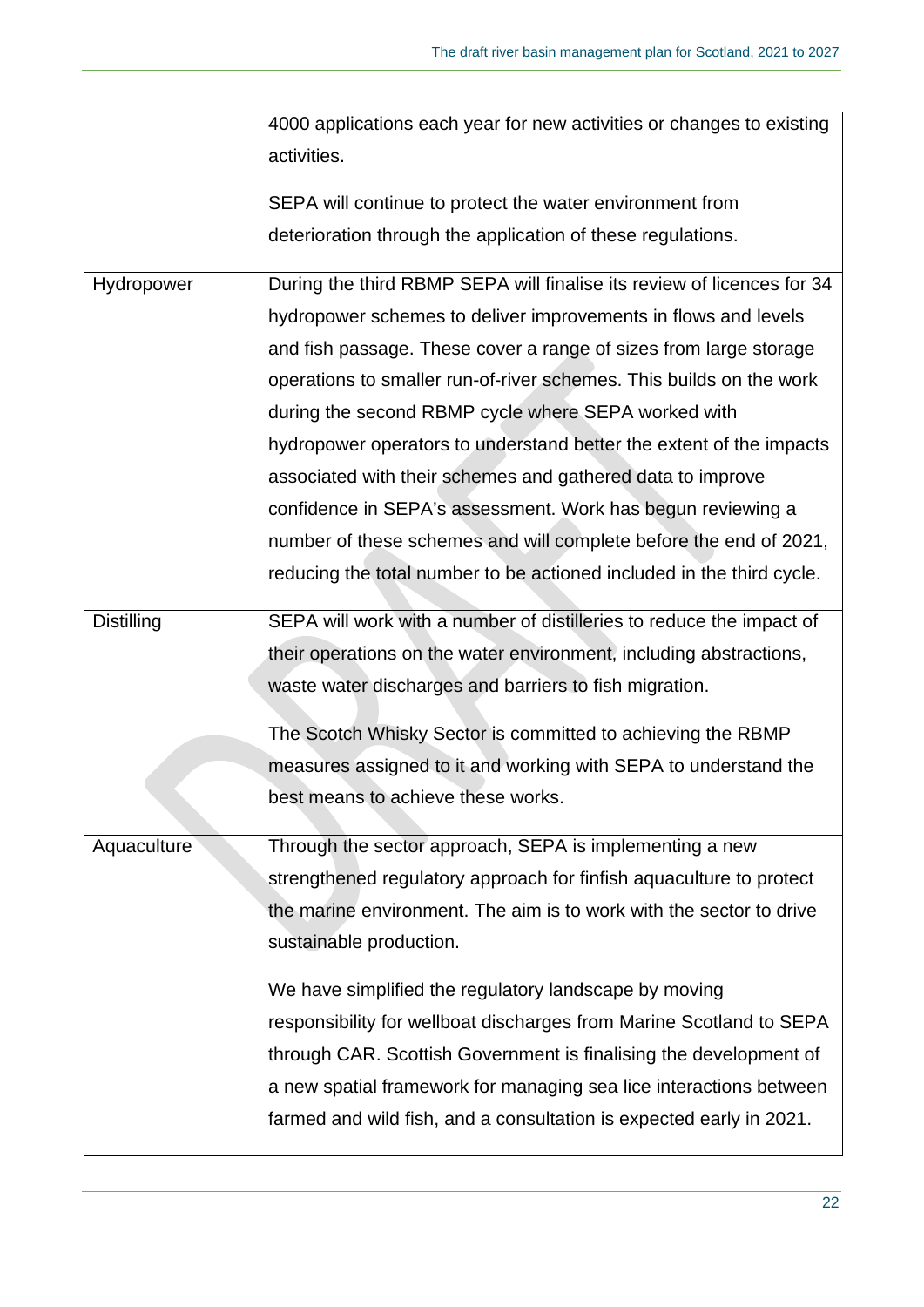| <b>Bathing waters</b> | Following significant investment and improvements in the first two       |
|-----------------------|--------------------------------------------------------------------------|
|                       | cycles of river basin management planning, 94% of Scotland's             |
|                       | designated bathing waters now meet 'sufficient' or better                |
|                       | environmental water quality standards, and more bathing waters are       |
|                       | now rated as 'excellent'. During the third cycle we plan to continue to  |
|                       | apply measures to protect bathing waters aiming to achieve further       |
|                       | good or excellent classifications, avoiding deterioration and            |
|                       | implementing plans to ensure that no locations suffer five               |
|                       | consecutive poor water quality classifications.                          |
| Shellfish waters      | SEPA has worked with Food Standards Scotland (FSS), to improve           |
|                       | the use of data in Shellfish Water Protection Area (SWPA)                |
|                       |                                                                          |
|                       | classification, and with the Scottish Government to develop a water      |
|                       | quality improvement framework for shellfish growers. The aim is to       |
|                       | target efforts within SWPAs, in consultation with the sector, to focus   |
|                       | on prioritised Shellfish Production Areas that require improvements      |
|                       | to help secure a consistent FSS 'A' class.                               |
| Wildlife              | Many of the actions set out in section three will benefit protected      |
| conservation areas    | areas for wildlife conservation. The consultation Spotfire tool          |
|                       |                                                                          |
|                       | provides details on objectives and actions for protected areas.          |
| Invasive non-         | Scotland has relatively few downgrades for invasive non-native           |
| native species        | species in the water environment. However, the water environment         |
|                       | is at risk from the spread of invasive species. It is not technically    |
|                       | feasible to eradicate aquatic invasive species where they are            |
|                       | established, therefore our efforts in the third cycle will be to prevent |
|                       | their introduction and spread to other parts of the water                |
|                       | environment.                                                             |
|                       |                                                                          |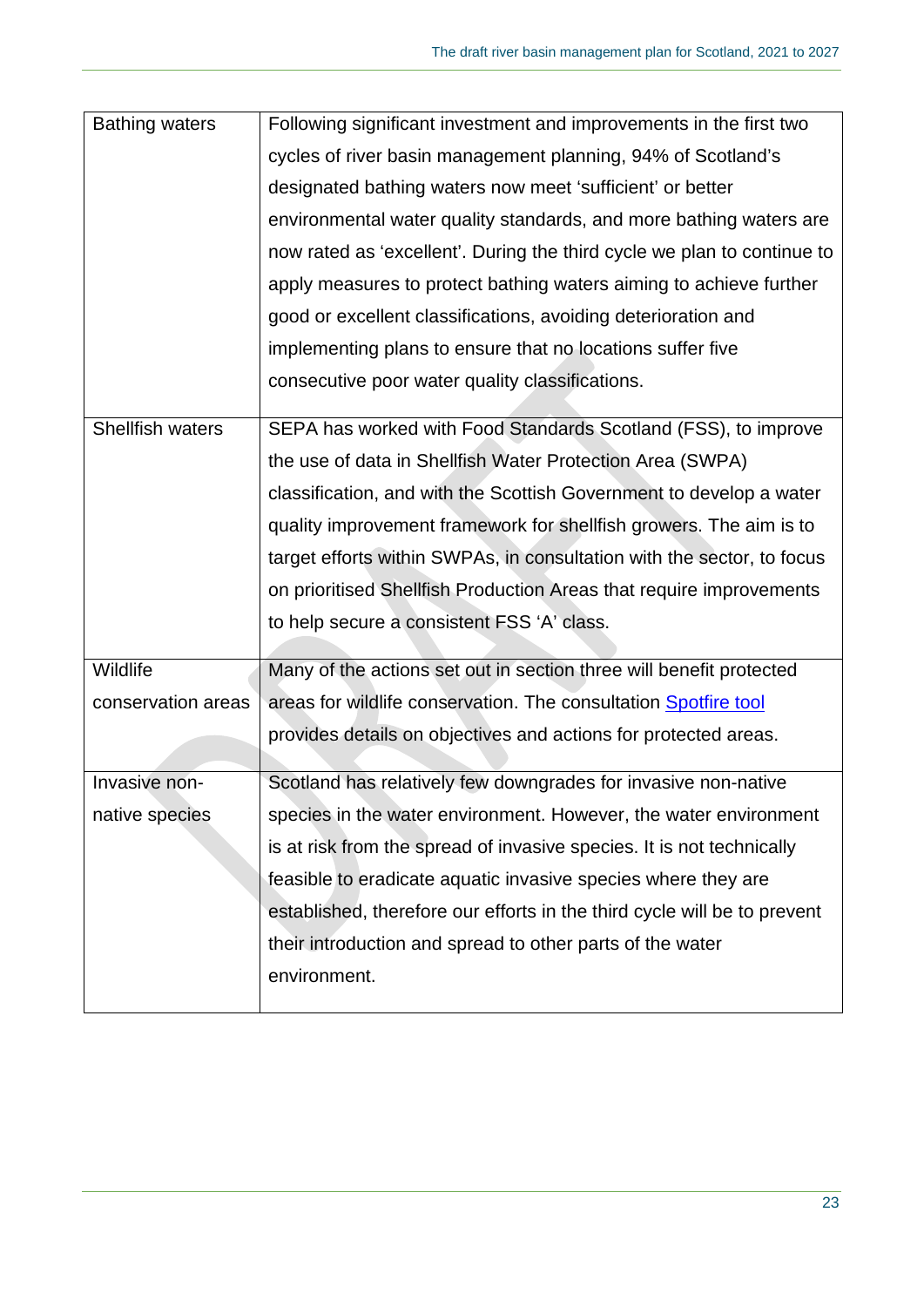# <span id="page-23-0"></span>**4. Summary of our objectives for Scotland**

### <span id="page-23-1"></span>**What we expect to achieve overall**

In section 2 we described the current condition of the water environment in Scotland. We expect the actions planned and set out in section 3, to result in 81% of the water environment being in a good or better condition by 2027 and 90% in the long-term once natural conditions have recovered. In figure 2 we have illustrated what we expect to achieve by 2027 and beyond under the four themes of water quality, water resources, fish migration and physical condition.<sup>7</sup>



Table 2: Summary of objectives for Scotland

The actions to address rural diffuse pollution and improve wastewater infrastructure will aim to contribute to an overall improvement in water quality from 88% in 2019 to 98% in the long-term. Work to manage irrigation, water use for hydropower generation and investment in public water supply will mean a nine percentage point uplift in the condition of Scotland's

<sup>&</sup>lt;sup>7</sup> The reasons why parts of the water environment will not achieve good (referred to as less stringent objectives) are set out in the consultation [Spotfire tool.](https://informatics.sepa.org.uk/draftRBMP3hub) In addition, parts of the water environment are designated as heavily modified or artificial water bodies. The reasons for these designations are also set out in the [Spotfire tool.](https://informatics.sepa.org.uk/draftRBMP3hub)